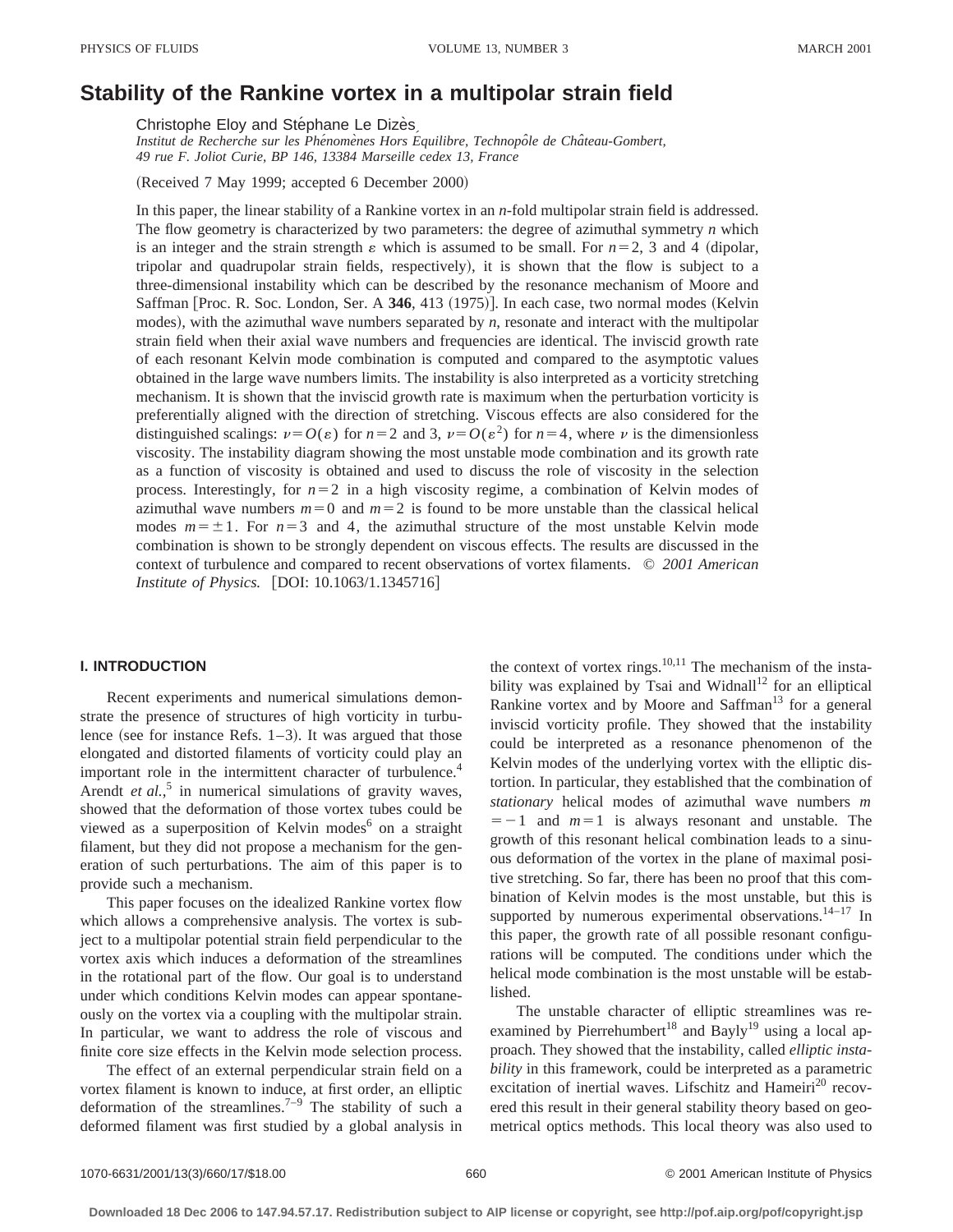

FIG. 1. Streamlines of the Rankine vortex in a multipolar strain field of strength  $\varepsilon$  = 0.25. The flow given by Eqs.  $(1.1a)$  and  $(1.1b)$  is pictured at two different scales for dipolar strain field  $(n=2)$   $(a,b)$ , tripolar strain field  $(n=3)$  (c,d) and quadrupolar strain field  $(n=4)$  (e,f). The solid and dashed lines are inside and outside the vortex core, respectively.

account for various additional effects such as time dependence, stretching, stratification, etc. (see Bayly *et al.*<sup>21</sup> and reference therein). The connection between the local and global descriptions of the elliptic instability was made by Waleffe<sup>22</sup> who showed that most unstable inertial waves could be summed up to form the resonant helical Kelvin mode combination of Tsai and Widnall.<sup>12</sup>

Few experimental works have been designed to study the elliptic instability. Chernous'ko<sup>23</sup> studied the flow inside an elliptic cylinder and gave an instability diagram showing the number of structures as a function of aspect ratio and eccentricity. Gledzer and Ponomarev<sup>15</sup> and Malkus<sup>14</sup> confirmed that these results agree with the Kelvin mode resonance mechanism. Experimental observations of the elliptic instability have also been evidenced in open flows configurations such as vortex rings $^{10}$  and vortex pairs.<sup>16</sup> It has also been recognized as an important mechanism in the secondary instability transition in shear layers,  $24.25$  wakes<sup>17</sup> and rotating flows in confined geometry.<sup>26,27</sup>

In this paper, we perform a global stability analysis of the Rankine vortex in a weak stationary multipolar strain field. The basic flow is given by the following streamfunctions [in cylindrical coordinates  $(r, \theta, z)$ ]:

$$
\psi_{\rm in}(r,\theta) = -\frac{1}{2}r^2 + \frac{\varepsilon}{n}r^n\,\sin(n\,\theta) + O(\varepsilon^2) \quad \text{for } r \le R,\tag{1.1a}
$$

$$
\psi_{\text{out}}(r,\theta) = -\ln(r) + \frac{\varepsilon}{n^2} [(n-1)r^n + r^{-n}] \sin(n\theta)
$$

$$
+ O(\varepsilon^2) \quad \text{for } r > R,
$$
(1.1b)

with  $R(\theta)$  such that  $\psi_{in}(R,\theta) = -1/2$ , i.e.,

$$
R(\theta) = 1 + \frac{\varepsilon}{n} \sin(n\theta) + O(\varepsilon^2),\tag{1.2}
$$

where  $n$  is an integer and  $\varepsilon$  is a small parameter measuring the strength of the external field. Here, the basic rotation speed and the vortex radius have been used to nondimensionalize the variables. This solution is the extension of Moore and Saffman solution<sup>28</sup> to a multipolar strain field in the limit of weak external field. Figure 1 pictures the streamlines of the flow for  $\varepsilon = 0.25$  and  $n=2$ , 3 and 4. For  $n=2$ , all the inner streamlines are ellipses with same eccentricity  $\varepsilon$ . For larger *n*, the streamlines are circular in the vicinity of the center and become more deformed close to  $r = R(\theta)$ . The case of pure strain field  $(n=2)$  was considered by Tsai and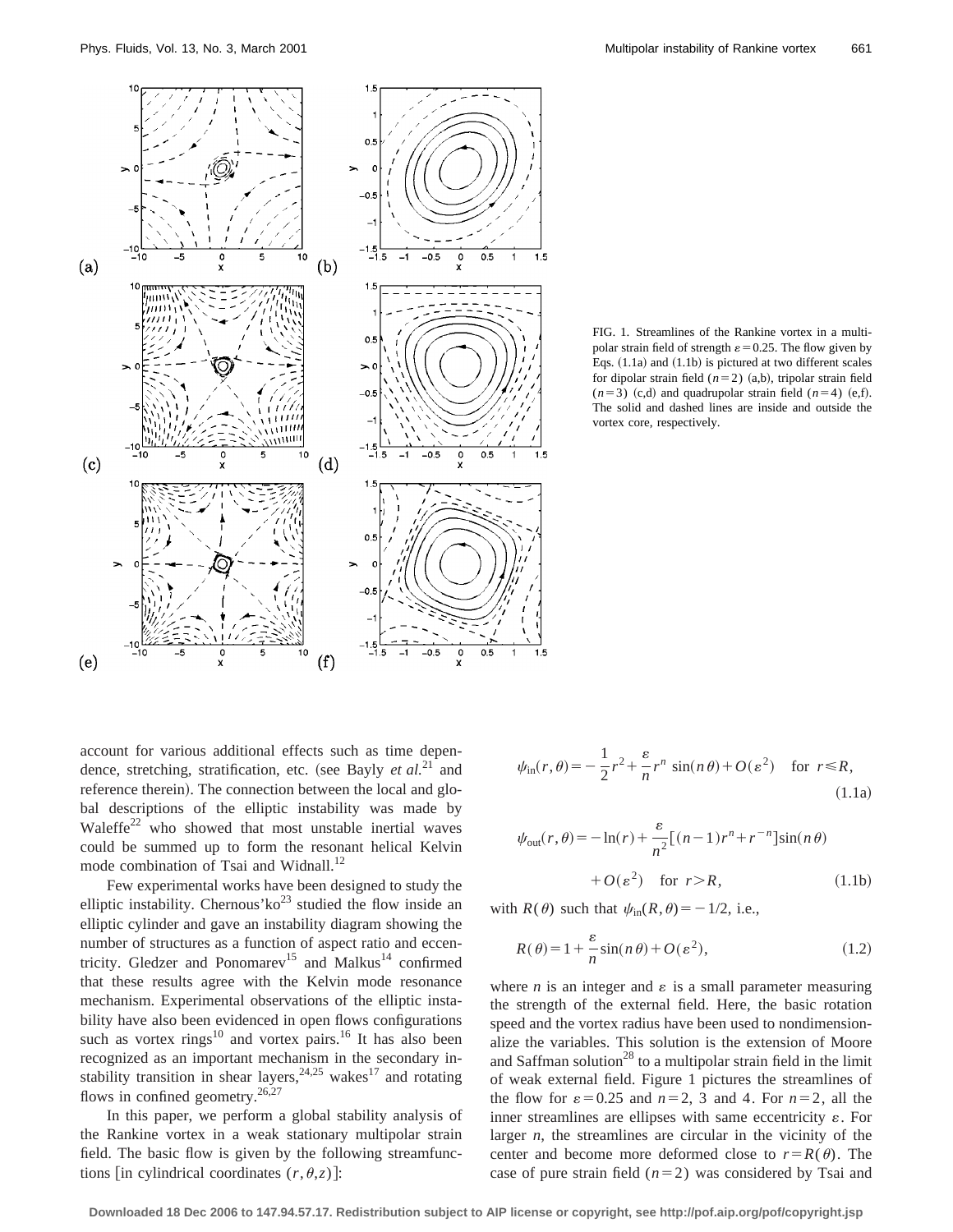Widnall.<sup>12</sup> Our goal is here twofold. First, we want to reconsider the pure strain case to show that other unstable modes different from the helical mode combinations obtained by Tsai and Widnall exist and that they may become dominant if viscosity is included. Second, we want to show that a similar instability mechanism exists when the pure strain is replaced by a multipolar strain field which corresponds to a higher symmetrical environment (network of vortices, vortex in a square box).

In a previous paper,  $^{29}$  we addressed the local stability of the streamlines defined by Eq.  $(1.1a)$  using the Lifschitz and Hameiri theory.<sup>20</sup> The results can be summarized as follows. For  $n=2$ , 3 and 4, a given closed streamline  $\psi_{\text{in}} = C$  is unstable with respect to short wavelength inviscid perturbations as soon as  $\varepsilon > 0$  with a leading order growth rate proportional to the asymmetry parameter  $\varepsilon_n \equiv \varepsilon \left[2nC/(2)\right]$  $(-n)$ <sup>[ $(n-2)/2$ </sup>. For  $n \ge 5$ , the streamlines become unstable only if they are sufficiently distorted, i.e., if  $\varepsilon_n$  is above a positive critical value. With the restrictions  $-1/2 \le C \le 0$  and small  $\varepsilon$ , one then expects the flow to be locally unstable for *n*  $=$  2, 3 and 4 with a maximum inviscid growth rate given by  $\sigma = (9/16)\varepsilon$ ,  $(49/32)\varepsilon$  and 3 $\varepsilon$ , respectively, and locally stable for larger values of  $n^{29}$  These results are purely local and limited to short wavelength perturbations. Therefore, they are not sufficient to obtain information on the most unstable global modes of the vortex. For this purpose, it is necessary to use a global theory and to interpret the instability in terms of Kelvin mode resonance. This constitutes the subject of the present paper which is organized as follows.

In Sec. II, it is shown that Kelvin mode resonance is possible only if  $n=2$ , 3 and 4 and a formal expression of the growth rate is obtained for  $n=2$  and 3. In Sec. III, cases *n*  $=$  2 and 3 are treated quantitatively: the growth rate is computed for each resonant combination and the role of viscosity in the mode selection process is analyzed. Case  $n=4$  is special, as the resonance occurs for infinite axial wave numbers. It requires a separate treatment, which is presented in Sec. IV. In Sec. V a physical explanation of the instability is provided in terms of vortex stretching. In particular, it is shown that the more unstable the mode combinations, the more important the correlation between perturbation vorticity and the direction of stretching of the basic flow. In the last section, the results are summarized and discussed in the context of turbulent flows.

### **II. INSTABILITY MECHANISM AND SCALINGS**

In this section, the calculation of a formal expression for the growth rate of the instability is detailed. The presentation follows the papers of Tsai and Widnall<sup>12</sup> and Moore and Saffman.<sup>13</sup> However their analysis is extended to account for multipolar strain, general resonant modes and viscous effects. The linear equations for the perturbation of the deformed Rankine vortex are first given and the Kelvin modes are defined. Then the mechanism of Kelvin mode coupling with the multipolar strain field is described and analyzed in the limit of weak strain using perturbation theory.

### **A. Governing equations for the perturbations**

Consider a linear perturbation of the basic flow Eqs.  $(1.1a)$ ,  $(1.1b)$  of small amplitude  $\lambda$  and assume, as in Tsai and Widnall, $12$  that the perturbation is potential outside the vortex core. The perturbation is then defined by its velocity potential  $\Phi$  outside the vortex core, its four-component velocity-pressure field  $\mathbf{v}=(v_r; v_\theta; v_\tau; p)$  inside the vortex core and the displacement *a* of the vortex edge. Accordingly the core of the perturbed vortex is defined by  $r \leq R + \lambda a$ .

The equations for **v** are obtained by linearizing the Navier–Stokes equations around the vortex core expression  $(1.1a)$ . They can be written in the following condensed form:

$$
\frac{\partial}{\partial t} \mathcal{J} \mathbf{v} + \mathcal{M} \mathbf{v} = \varepsilon (e^{in\theta} \mathcal{N} + e^{-in\theta} \overline{\mathcal{N}}) \mathbf{v} + \nu \mathcal{L} \mathbf{v} + O(\varepsilon^2), \tag{2.1}
$$

where  $J$ ,  $M$ ,  $N$  and  $L$  are operators given in Appendix A. In Eq.  $(2.1)$ ,  $\bar{N}$  is the matrix whose elements are the complex conjugates of those in  $N$ , and  $\nu$  is the kinematic viscosity. Note that, with our nondimensionalization, the dimensionless viscosity  $\nu$  is also the Ekman number of the flow based on the radius of the vortex core. Both parameter  $\varepsilon$  and viscosity  $\nu$  are assumed to be small in the following. As seen below for  $n=2$  and 3, the distinguished limit is obtained when both parameters are of same order. The rescaled viscosity  $\nu_1$  $= v/\varepsilon$  will indeed be the only control parameter in these cases. The equation for the velocity potential  $\Phi$  outside the core is

$$
\Delta \Phi = 0. \tag{2.2}
$$

For small  $\varepsilon$ , the equations for the edge displacement  $a$  follow from the kinematic and dynamic boundary conditions evaluated at  $r=1$ :

$$
v_r - \frac{\partial \Phi}{\partial r} = \varepsilon \cos(n\theta) \left( v_\theta - \frac{\partial \Phi}{\partial \theta} \right)
$$

$$
- \frac{\varepsilon}{n} \sin(n\theta) \left( \frac{\partial v_r}{\partial r} - \frac{\partial^2 \Phi}{\partial r^2} \right) + O(\varepsilon^2), \qquad (2.3a)
$$

$$
v_r = \frac{\partial a}{\partial t} + \frac{\partial a}{\partial \theta} + O(\varepsilon),\tag{2.3b}
$$

$$
p + \frac{\partial \Phi}{\partial t} + \frac{\partial \Phi}{\partial \theta} = -\varepsilon \cos(n\theta) \frac{\partial \Phi}{\partial r} - \frac{\varepsilon}{n} \sin(n\theta) \left( -n \frac{\partial \Phi}{\partial \theta} + \frac{\partial p}{\partial r} + \frac{\partial^2 \Phi}{\partial r \partial t} + \frac{\partial^2 \Phi}{\partial r \partial \theta} \right) + O(\varepsilon^2). \quad (2.3c)
$$

The system of Eqs.  $(2.1)$ – $(2.2)$  with the matching conditions Eqs.  $(2.3a)$ – $(2.3c)$  describes the evolution of the linear perturbation  $(v, a, \Phi)$  of the vortex in the limit of small strain.

### **B. Description of the Kelvin modes**

As explained by Tsai and Widnall<sup>12</sup> and Moore and Saffman, $^{13}$  the instability of a deformed vortex patch is the consequence of the coupling of Kelvin modes with the external field. The Kelvin mode perturbations are defined as the inviscid normal modes of the underlying axisymmetric basic flow (i.e., the Rankine vortex). Thus, they satisfy Eqs.  $(2.1)$ ,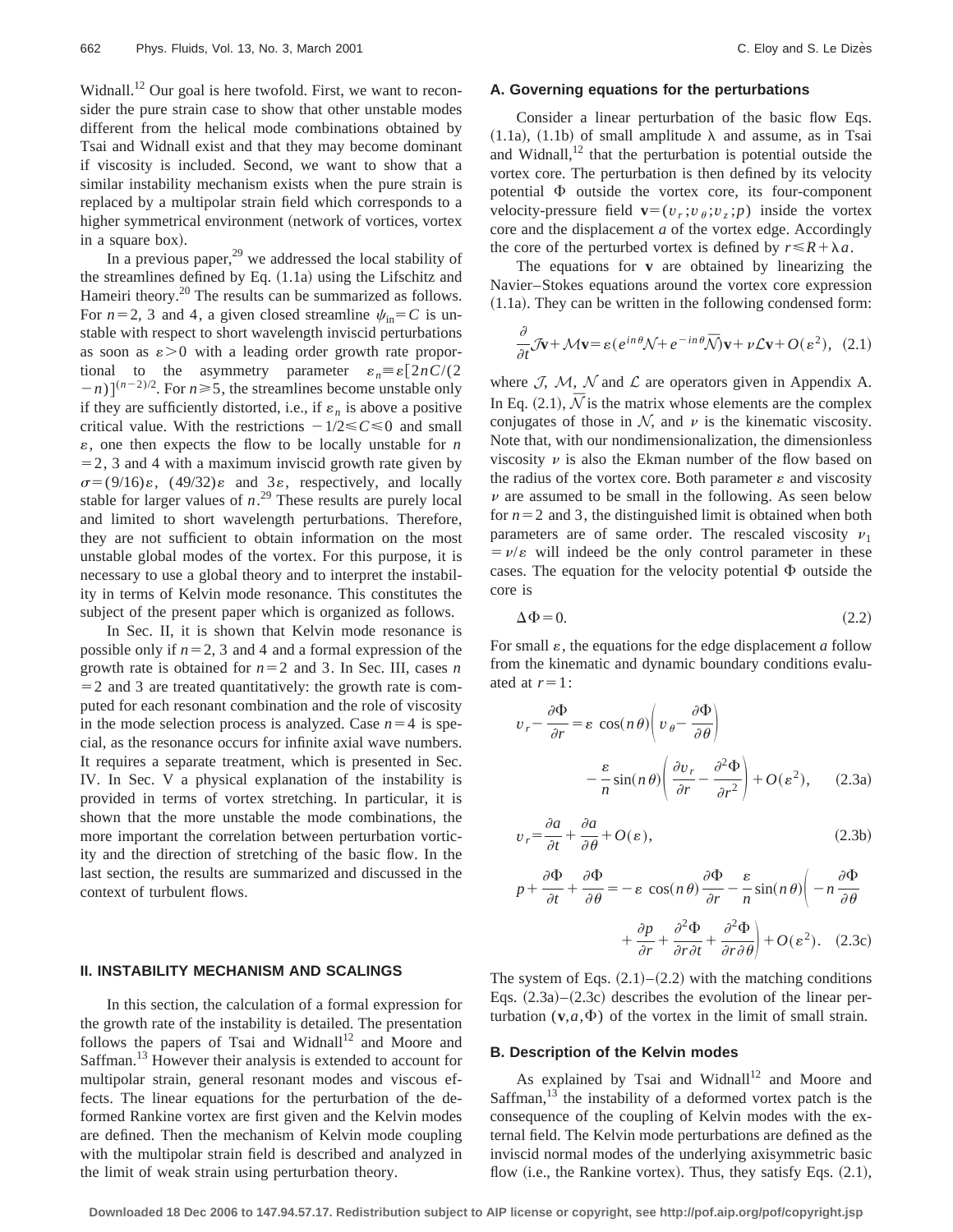

FIG. 2. Dispersion relation of the Kelvin modes in the  $(k, \omega)$ -plane for *m*  $=$  -1 (dashed line) and  $m=1$  (solid line). Only the first ten branches are represented.

 $(2.2)$ , and  $(2.3a)$ – $(2.3c)$  with  $\varepsilon = \nu = 0$ . Their velocitypressure field  $\mathbf{v}_K$ , edge displacement  $a_K$  and velocity potential  $\Phi_K$  can be written as

$$
\mathbf{v}_K(k,m,\omega) = \mathbf{U}(r)e^{i(kz+m\theta-\omega t)} + \text{c.c.},\tag{2.4a}
$$

$$
a_K(k,m,\omega) = \rho e^{i(kz+m\theta-\omega t)} + \text{c.c.},\tag{2.4b}
$$

$$
\Phi_K(k,m,\omega) = \phi(r)e^{i(kz+m\theta-\omega t)} + \text{c.c.},\tag{2.4c}
$$

where the axial wave number  $k$ , the azimuthal wave number *m* and the frequency  $\omega$  are connected through a dispersion relation  $D(k,m,\omega)=0$  which is obtained by enforcing conditions  $(2.3a)$  and  $(2.3c)$ . The calculation leading to the dispersion relation  $D(k,m,\omega)=0$  is classical<sup>30</sup> and will not be reproduced here. Expressions for  $U(r)$ ,  $\rho$ ,  $\phi(r)$  and  $D(k,m,\omega) = 0$  are given in Appendix A.

It is useful to emphasize a few important properties of the dispersion relation. For each azimuthal wave number *m* and axial wave number  $k$ , there is a discrete infinity of frequencies  $\omega$  satisfying  $D(k,m,\omega)=0$ . They are all real and in the interval

$$
m-2<\omega
$$

In Fig. 2 the first branches of the dispersion relation are plotted in the  $(k, \omega)$ -plane for  $m=1$  and  $m=-1$ . Note that, when *k* goes to zero, all the branches accumulate to the frequency  $\omega = m$  except a particular branch which tends to  $\omega$  $=m-sgn(m)$ . This property is true for all  $m\neq0$ . For *m*  $=0$ , this particular branch does not exist.

### **C. Kelvin mode resonance and instability**

The Kelvin modes are neutral. The Rankine vortex without external field is then expected to be marginally stable to vortex core perturbations. (A convincing proof of this statement is still lacking contrarily to what is claimed in Arendt *et al.*<sup>31</sup>) However, as explained by Moore and Saffman,  $^{13}$  a small asymmetry is sufficient to couple Kelvin modes and may lead to exponential growth. The coupling term associated with the multipolar strain field is the first term on the right-hand side of Eq.  $(2.1)$ . The azimuthal dependence  $e^{\pm in\theta}$ of this term implies that only Kelvin modes of azimuthal wave numbers separated by *n* can be coupled at leading order. The condition of resonance of two Kelvin modes  $(k_1, m_1, \omega_1)$  and  $(k_2, m_2, \omega_2)$ , with  $m_2 > m_1$ , is then

$$
k_1 = k_2, \quad m_2 - m_1 = n, \quad \omega_1 = \omega_2. \tag{2.6}
$$

This condition of resonance is analyzed in the  $(k, \omega)$ -plane by looking for the crossing points of the dispersion relations associated with two Kelvin modes of azimuthal wave numbers  $m_1$  and  $m_2$  separated by *n*. For  $n=2$ , this was done by Tsai and Widnall<sup>12</sup> for the two helical modes  $m_1 = -1$ ,  $m_2$  $=1$ .

Here property Eq.  $(2.5)$  implies that resonance can occur only if  $n=2$  or 3. For  $n=4$ , resonance is also possible for infinite axial wave numbers (as branches merge for  $k \rightarrow \infty$ ); this case will be studied separately in Sec. IV. For  $n \geq 5$ , the family of branches of two Kelvin modes of azimuthal wave numbers separated by *n* are totally distinct. Consequently, in such a case, no instability by a Kelvin mode resonance phenomenon is possible at leading order. This is in agreement with our previous result<sup>29</sup> that the flow is locally stable to small *n*-fold symmetrical deformation if  $n \ge 5$ .

The end of the present section is dedicated to a formal calculation of the growth rate of a resonant Kelvin mode combination when  $n=2$  or 3. The calculation closely follows Moore and Saffman's presentation.<sup>13</sup> We start with a perturbation  $(\mathbf{v}, a, \Phi)$  of the form

$$
\mathbf{v} = [A_1 \mathbf{U}^{(1)}(r) e^{im_1 \theta} + A_2 \mathbf{U}^{(2)}(r) e^{im_2 \theta} + \varepsilon \mathbf{v}_1(r, \theta)] e^{i(kz - \omega t)} e^{\varepsilon \sigma_1 t} + O(\varepsilon^2) + \text{c.c.},
$$
 (2.7a)

$$
a = [A_1 \rho^{(1)} e^{im_1 \theta} + A_2 \rho^{(2)} e^{im_2 \theta} + \varepsilon F_1] e^{i(kz - \omega t)} e^{\varepsilon \sigma_1 t}
$$
  
+ 
$$
O(\varepsilon^2) + \text{c.c.},
$$
 (2.7b)

$$
\Phi = [A_1 \phi^{(1)}(r) e^{im_1 \theta} + A_2 \phi^{(2)}(r) e^{im_2 \theta} \n+ \varepsilon \Phi_1(r, \theta)] e^{i(kz - \omega t)} e^{\varepsilon \sigma_1 t} + O(\varepsilon^2) + \text{c.c.}
$$
\n(2.7c)

At leading order this perturbation is a combination of two resonant Kelvin modes  $(k,m_1,\omega)$  and  $(k,m_2,\omega)$  with unknown amplitudes  $A_1$  and  $A_2$ . Therefore it is a leading order solution of equations  $(2.1)$ ,  $(2.2)$  and  $(2.3a)$ – $(2.3c)$ . The correction term  $\epsilon \mathbf{v}_1$  as well as the slowly varying factor  $e^{\epsilon \sigma_1 t}$ are generated by the right-hand side of Eq.  $(2.1)$ . They are due to the interaction of Kelvin modes with the nonaxisymmetric part of the basic flow and to the viscous damping of the perturbation.

The frequency  $\omega$  being real, the temporal growth rate of the resonant Kelvin modes is then given by  $\sigma = \varepsilon \text{Re}(\sigma_1)$ . In Tsai and Widnall,<sup>12</sup>  $\sigma$  is obtained by fully integrating Eqs.  $(2.1)$ ,  $(2.2)$  and  $(2.3a)$ – $(2.3c)$  up to the order  $\varepsilon$ . Here we prefer to follow the simpler calculation of Moore and Saffman's<sup>13</sup> which is based on a solvability condition for  $\mathbf{v}_1$ . The form of the right-hand side of Eq.  $(2.1)$  indicates that  $\mathbf{v}_1$ can be written as

$$
\mathbf{v}_1 = \mathbf{V}_1 e^{im_1\theta} + \mathbf{V}_2 e^{im_2\theta} + \mathbf{V}_3 e^{i(m_1 - n)\theta} + \mathbf{V}_4 e^{i(m_2 + n)\theta}.
$$
\n(2.8)

Inserting this expression in Eq.  $(2.1)$  gives for  $V_1$  and  $V_2$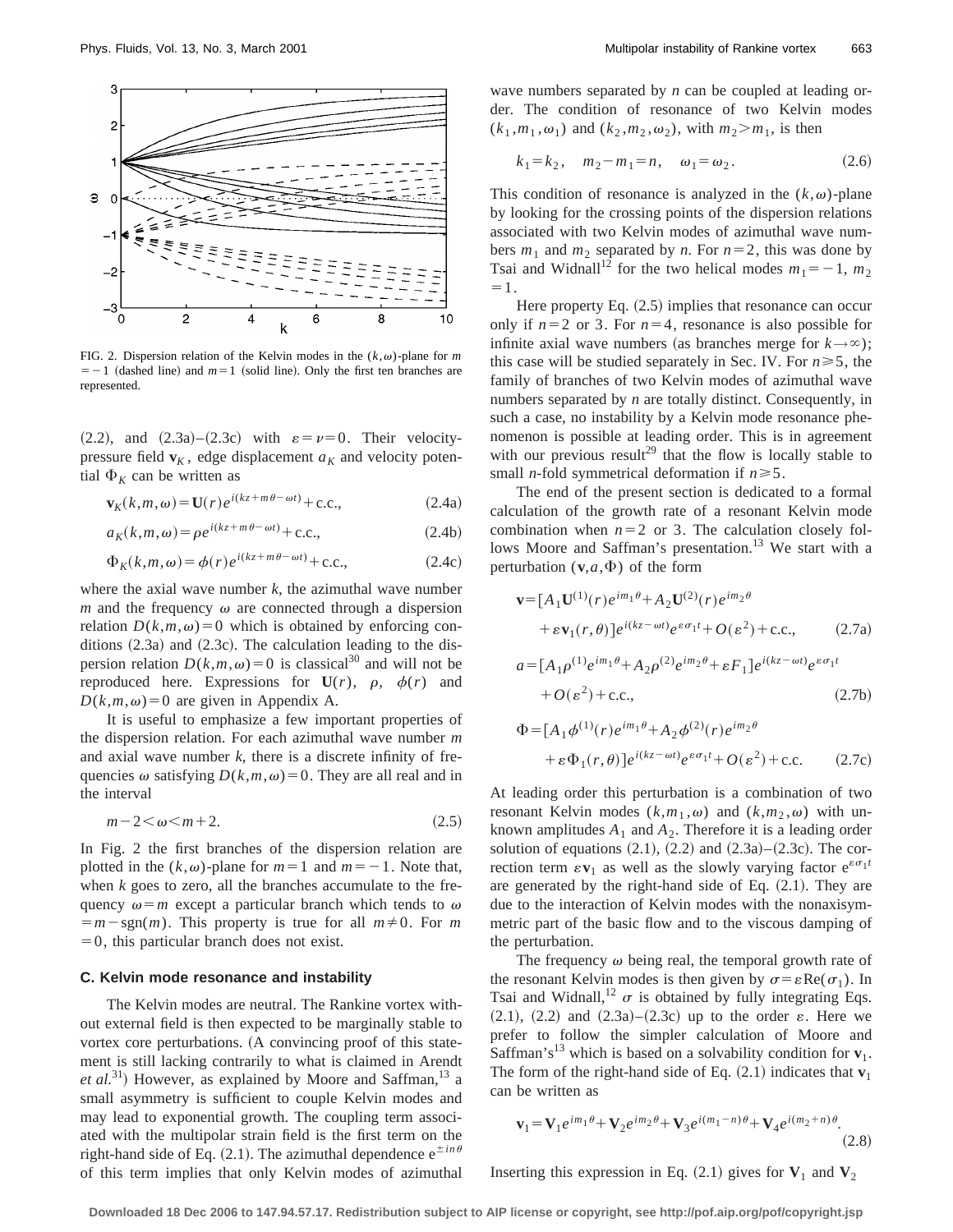$$
(-i\omega J + \mathcal{M}_{m_1})\mathbf{V}_1 = -A_1\sigma_1 J \mathbf{U}^{(1)} + A_1 \nu_1 \mathcal{L}_{m_1} \mathbf{U}^{(1)}
$$

$$
+ A_2 \bar{\mathcal{N}}_{m_2} \mathbf{U}^{(2)}, \tag{2.9a}
$$

$$
(-i\omega \mathcal{J} + \mathcal{M}_{m_2})\mathbf{V}_2 = -A_2 \sigma_1 \mathcal{J} \mathbf{U}^{(2)} + A_2 \nu_1 \mathcal{L}_{m_2} \mathbf{U}^{(2)}
$$

$$
+ A_1 \mathcal{N}_{m_1} \mathbf{U}^{(1)}, \tag{2.9b}
$$

where the notation  $\mathcal{M}_{m_1}$  means  $\mathcal{M}_{m_1}$  $=[\mathcal{M}e^{i(m_1\theta+kz)}]e^{-i(m_1\theta+kz)}$ . The integration of these equations is not needed.

Introducing the following scalar product:

$$
\langle \mathbf{X} | \mathbf{Y} \rangle = \int_0^1 (\bar{X}_r Y_r + \bar{X}_\theta Y_\theta + \bar{X}_z Y_z + \bar{X}_p Y_p) r \, dr, \qquad (2.10)
$$

the solvability condition is obtained by forming the scalar product of  $\mathbf{U}^{(1)}$  and  $\mathbf{U}^{(2)}$  with Eqs. (2.9a) and (2.9b), respectively. It leads to coupled amplitude equations for  $A_1$  and  $A_2$ :

$$
A_2I_1 + A_1\sigma_1J_1 = -A_1\sigma_1J_{1|1} + A_1\nu_1\mathcal{L}_{1|1} + A_2\overline{\mathcal{N}}_{1|2},
$$
\n(2.11a)

$$
A_1I_2 + A_2\sigma_1J_2 = -A_2\sigma_1\mathcal{J}_{2|2} + A_2\nu_1\mathcal{L}_{2|2} + A_1\mathcal{N}_{2|1},
$$
\n(2.11b)

where the following notation has been used:

$$
\mathcal{N}_{2|1} = \langle \mathbf{U}^{(2)} | \mathcal{N} \mathbf{U}^{(1)} \rangle. \tag{2.12}
$$

The coefficients  $I_1$ ,  $I_2$ ,  $J_1$  and  $J_2$  are boundary terms defined in  $r=1$  by

$$
I_{1} = \frac{1}{2} P^{(1)} \left( U_{\theta}^{(2)} - \frac{i}{n} \frac{\partial U_{r}^{(2)}}{\partial r} - im_{2} \phi^{(2)} + \frac{i}{n} \frac{\partial^{2} \phi^{(2)}}{\partial r^{2}} \right) - \frac{1}{2} \frac{U_{r}^{(1)}}{U_{r}^{(1)}} \left( \frac{i}{n} \frac{\partial P^{(2)}}{\partial r} + m_{2} \phi^{(2)} + \frac{\omega - m_{2} + n}{n} \frac{\partial \phi^{(2)}}{\partial r} \right),
$$
\n(2.13a)

$$
I_2 = \frac{1}{2} P^{(2)} \left( U_\theta^{(1)} + \frac{i}{n} \frac{\partial U_r^{(1)}}{\partial r} - im_1 \phi^{(1)} - \frac{i}{n} \frac{\partial^2 \phi^{(1)}}{\partial r^2} \right) + \frac{1}{2} \frac{U_r^{(2)}}{U_r^{(2)}} \left( \frac{i}{n} \frac{\partial P^{(1)}}{\partial r} + m_1 \phi^{(1)} + \frac{\omega - m_1 - n}{n} \frac{\partial \phi^{(1)}}{\partial r} \right),
$$
\n(2.13b)

$$
J_1 = -\overline{U_r^{(1)}} \phi^{(1)},\tag{2.13c}
$$

$$
J_2 = -\overline{U_r^{(2)}}\phi^{(2)},\tag{2.13d}
$$

where  $U_r^{(1)}$ ,  $U_r^{(2)}$  and  $P_{(1)}^{(1)}$ ,  $P_{(2)}^{(2)}$  are the radial velocity and pressure of the modes  $U^{(1)}$  and  $U^{(2)}$ . These boundary terms come from the  $O(\varepsilon)$  correction terms in the matching conditions Eqs.  $(2.3a)$ – $(2.3c)$ . Note that the external potential flow intervenes in the amplitude equations  $(2.11a)$ ,  $(2.11b)$ via the boundary terms  $I_1$ ,  $I_2$ ,  $J_1$  and  $J_2$  and the dispersion relation only.

The equation for the growth rate  $\sigma_1$  is obtained by requiring that the determinant of the linear system Eqs.  $(2.11a)$ , $(2.11b)$  vanishes:



FIG. 3. Dispersion relation of the Kelvin modes in the  $(k, \omega)$ -plane for  $m_1$ =10 (solid line) and  $m_2$ =13 (dashed line). The numbers label the different branches as explained in the text. The growth rates of the modes corresponding to the different intersection points are displayed in Table II.

$$
[\sigma_1(\mathcal{J}_{1|1} + J_1) - \nu_1 \mathcal{L}_{1|1}] [\sigma_1(\mathcal{J}_{2|2} + J_2) - \nu_1 \mathcal{L}_{2|2}]
$$
  
=  $(\bar{N}_{1|2} - I_1)(\mathcal{N}_{2|1} - I_2).$  (2.14)

This relation is the formal expression of the growth rate we were looking for. For a given resonant Kelvin mode combination, the growth rate  $\sigma_1$  only depends on the rescaled viscosity  $v_1$ . Here, the difficulty is that the number of resonant Kelvin mode combination is doubly infinite. For each *n*, there is an infinity of possible couples of azimuthal wave numbers  $(m_1, m_2)$  which satisfy the relation  $m_2 - m_1 = n$ . And for a given couple  $(m_1, m_2)$ , there exists as mentioned above infinitely many crossing points in the  $(k, \omega)$ -plane. However the dispersion relation Eq.  $(A13)$  and Eq.  $(2.14)$  are invariant by the following symmetry:  $(\omega, k, m_1, m_2)$  $\rightarrow (-\omega, k, -m_1, -m_2)$ . Therefore, the study can readily be restricted to mode combinations satisfying  $m_1 + m_2 \ge 0$ .

In the next section, the different coefficients of Eq.  $(2.14)$  are computed for a large range of resonant Kelvin mode combination using the definitions of the operators given in Appendix A. In Appendix B, these coefficients are analytically evaluated in the limit of large *k* and large *m*.

### **III. DIPOLAR AND TRIPOLAR STRAIN FIELD**  $(n=2,3)$

This section focuses on the cases  $n=2$  and  $n=3$ , for which the formal expression  $(2.14)$  for the growth rate applies. In a first subsection, the viscous damping is neglected which amounts to considering  $v_1=0$ . This permits to compare our expression with the previous results of Tsai and Widnall<sup>12</sup> and with the local and inviscid results obtained in Ref. 29. In a second subsection, the effect of viscosity is analyzed and the growth rate of the most unstable Kelvin mode combinations is computed as a function of  $\nu_1$ .

#### **A. Inviscid analysis**

When  $\nu_1=0$ , Eq. (2.14) reduces to a simple expression for the inviscid growth rate:

$$
\sigma_i^2 = \frac{(\overline{\mathcal{N}}_{1|2} - I_1)(\mathcal{N}_{2|1} - I_2)}{(\mathcal{J}_{1|1} + J_1)(\mathcal{J}_{2|2} + J_2)} \varepsilon^2.
$$
\n(3.1)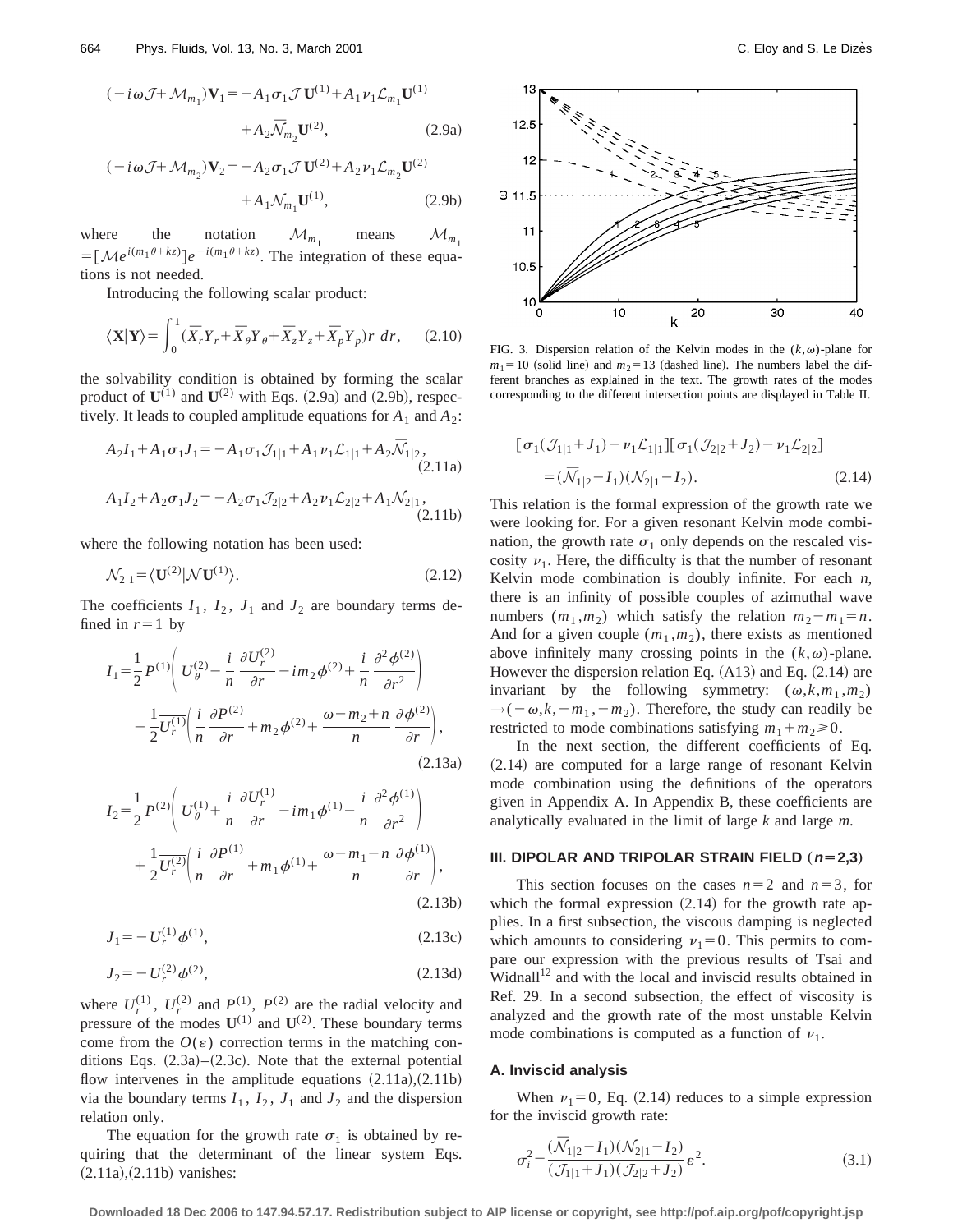TABLE I. Table of the computed inviscid growth rate  $\sigma_i / \varepsilon$  for  $m_1 = -1$ ,  $m_2=1$  as a function of the branch label. The columns are the different branches of the dispersion relation for  $m_1$  and the lines for  $m_2$ . The underlined growth rates are for the principal modes  $(-1,1,2)$ ,  $(-1,1,3)$ , etc.

|   |        | 2      | 3      | 4      | 5      |
|---|--------|--------|--------|--------|--------|
|   |        | 0.0041 | 0.0046 | 0.0038 | 0.0031 |
| 2 | 0.0041 | 0.5708 | 0.0073 | 0.0061 | 0.0051 |
| 3 | 0.0046 | 0.0073 | 0.5695 | 0.0061 | 0.0053 |
| 4 | 0.0038 | 0.0061 | 0.0061 | 0.5681 | 0.0051 |
| 5 | 0.0031 | 0.0051 | 0.0053 | 0.0051 | 0.5672 |

For each *m*, we choose to label by an integer each branch of the dispersion relation in the order of increasing  $k$  (see Fig. 3). We computed expression  $(3.1)$  for 10 000 resonant Kelvin mode combinations (the combinations corresponding to the 100 crossing points of the first 10 branches of the dispersion relations of the azimuthal wave numbers  $m_1$  and  $m_2 = m_1$  $+n$  with  $n=2$  and 3 and  $-1 \le m_1 \le 48$ ). As an illustration, typical values of the growth rate  $\sigma_i/\varepsilon$  are given for the mode combinations  $(m_1, m_2) = (-1,1)$  and  $(m_1, m_2) = (10,13)$  in Tables I and II (for the crossing points displayed in Figs. 2 and 3).

In this computation, we observed that all resonant Kelvin mode combinations are unstable (i.e.,  $\sigma_i$  is always real). We also found that, for  $m_1 \le 48$ , growth rates are significantly larger for the crossing points of branches with the same label. In the following, these combinations will be named *principal modes* and numbered using the notation

$$
(m_1, m_2, i), \tag{3.2}
$$

where *i* is the common label for  $m_1$  and  $m_2$ . For  $n=2$ ,  $m_1$  $=$  -1,  $m_2$ =1, these crossing points are exactly on the axis of symmetry  $\omega=0$  of the branch family (see Fig. 2). They are the resonant stationary helical modes studied by Tsai and Widnall<sup>12</sup> and Moore and Saffman.<sup>13</sup> The principal mode  $(-1,1,1)$  of vanishing axial wave number correspond to a global translation of the vortex. As in Tsai and Widnall, it will be discarded in the following. For all the other cases, principal modes do not exhibit particular symmetries. Note that the first principal mode  $(m_1, m_2, 1)$  always involves the particular  $m_2$  branch issued from the point  $(k,\omega)=(0,m_2)$  $-1$ ).

In Table III the axial wave numbers *k* of the first principal modes  $(m_1, m_1+n, i)$  are given. For given *i* and *n*, this axial wave number increases with  $m_1$  and tends to  $\infty$  as  $m_1$  $\rightarrow \infty$ . The variations of the principal mode growth rate as a function of the axial wave number *k* are displayed in Fig. 4. Note that the graphs for  $n=2$  [Fig. 4(a)] and  $n=3$  [Fig.

TABLE II. Same as Table I for  $m_1 = 10$ ,  $m_2 = 13$ . The boxed-in growth rate corresponds to the combination examined in Fig. 12.

|   |        | 2      | 3      |        |        |
|---|--------|--------|--------|--------|--------|
|   | 1.2658 | 0.1685 | 0.0681 | 0.0375 | 0.0236 |
| 2 | 0.3678 | 1.1049 | 0.0864 | 0.0458 | 0.0281 |
| 3 | 0.1514 | 0.3679 | 1.0220 | 0.0460 | 0.0319 |
| 4 | 0.0860 | 0.1292 | 0.3864 | 0.9657 | 0.0219 |
| 5 | 0.0561 | 0.0724 | 0.1191 | 0.4051 | 0.9242 |

TABLE III. Table of the axial wave numbers *k* of the most unstable modes  $(m_1, m_2, i)$  in the dipolar and tripolar cases, for  $i \leq 4$ .

|                | Dipolar    |         | Tripolar   |         |         |
|----------------|------------|---------|------------|---------|---------|
| i              | $(-1,1,i)$ | (0,2,i) | $(-1,2,i)$ | (0,3,i) | (1,4,i) |
|                | 0.0000     | 1.2422  | 2.2920     | 3.9360  | 5.3810  |
| $\overline{c}$ | 2.5050     | 3.3701  | 6.1719     | 7.8218  | 9.3722  |
| 3              | 4.3491     | 5.2264  | 9.7861     | 11.471  | 13.078  |
| 4              | 6.1740     | 7.0584  | 13.371     | 15.076  | 16.718  |

 $4(b)$ ] are qualitatively different. For  $n=2$ , the inviscid growth rate is maximum for the combination  $(-1,1,2)$ . It asymptotes the limit value (9/16) $\varepsilon$  when  $k \rightarrow \infty$  [dash-dotted lines in Fig. 4(a)]. For  $n=3$ , the growth rate is a decreasing function of  $k$  for fixed  $m_1$  and reaches a limit value  $49\varepsilon/(8\pi^2) \approx 0.62\varepsilon$  as  $k \to \infty$  [lower dash-dotted lines in Fig.  $4(b)$ ]. As can be noticed in Fig.  $4(b)$ , this limit value is much smaller than the maximum growth rate  $(49/32)\epsilon \approx 1.53\epsilon$ which is attained when  $m_1 \rightarrow \infty$  for fixed  $i \neq 1$  (upper dashdotted line).

In Sec. V, a physical interpretation will be given explaining why some modes have larger growth rates than others. The asymptotic analysis for large  $k$  and large  $m_1$  that provides the limit values for  $n=2$  and 3 are detailed in Ap-



FIG. 4. Inviscid growth rates  $\sigma_i/\varepsilon$  for the principal modes  $(m_1, m_1 + n, i)$  as a function of their axial wave number *k* for dipolar strain field  $(n=2)$  (a) and tripolar strain field ( $n=3$ ) (b). In both cases, the symbols are:  $+$ :  $m_1$  $=$  -1,  $\Box$ :  $m_1$  = 0,  $\Diamond$ :  $m_1$  = 1,  $\triangle$ :  $m_1$  = 10,  $\bigcirc$ :  $m_1$  = 20 and the solid and the dashed lines are the inviscid growth rate of the modes  $(m_1, m_1+n,1)$  and  $(m_1, m_1 + n, 2)$ , respectively, for  $-1 \le m_1 \le 48$ . The dash-dotted lines are asymptotic values for large wave numbers:  $\sigma_i = (9/16)\varepsilon$  in (a);  $\sigma_i$  $=49\varepsilon/(8\pi^2)$  and  $\sigma_i=(49/32)\varepsilon$  in (b).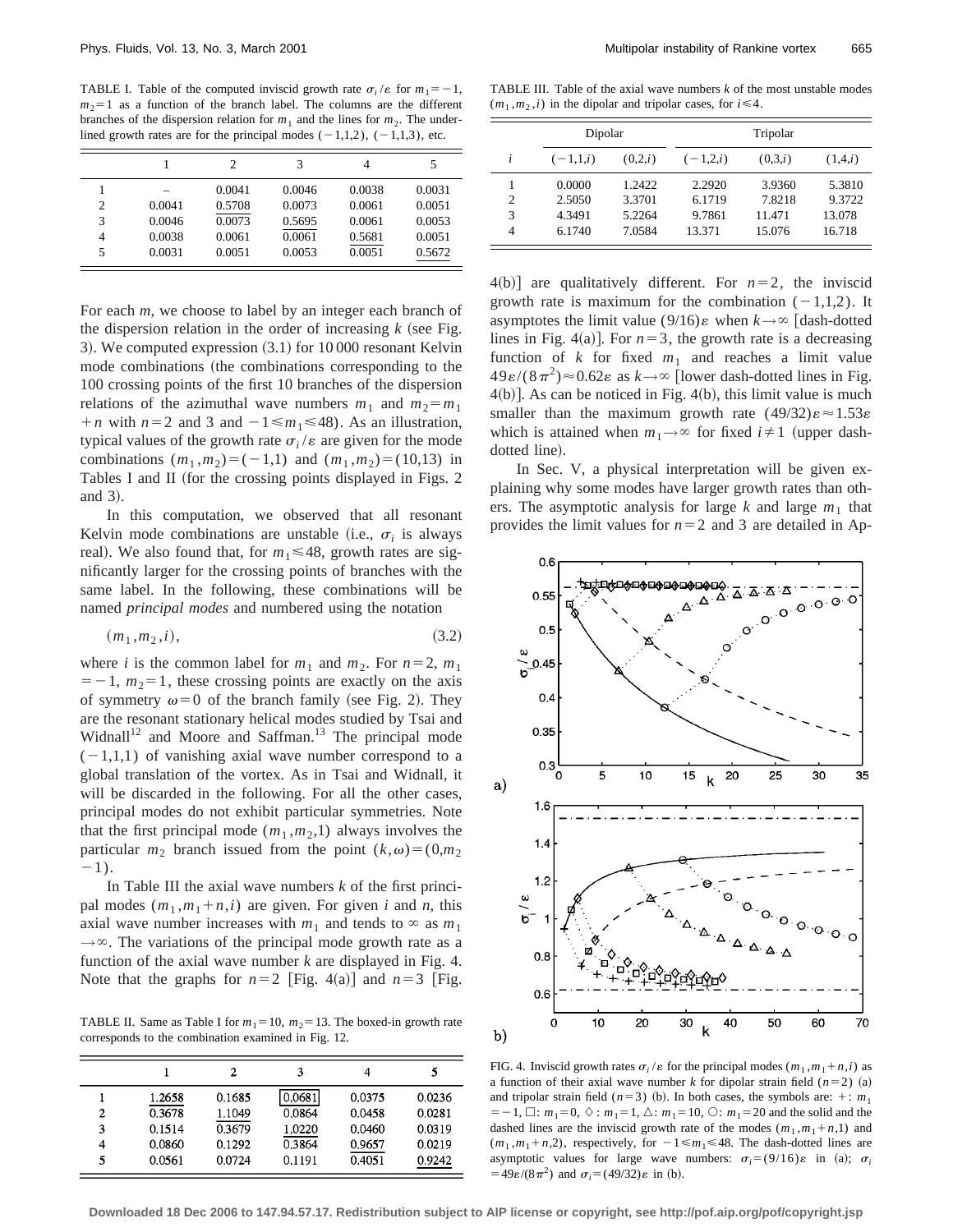pendix B. The main results of this analysis are now summarized. In the limit of large *k*, for  $n=2$ , the asymptotic inviscid growth rate is proved to be maximum for principal modes. For other resonant combination, the growth rate tends to zero for large *k*. For  $n=3$ , the large *k* asymptotic growth rate is given by

$$
\sigma_i = \frac{49\varepsilon}{8\pi^2(2i - 2j - 1)^2},\tag{3.3}
$$

where *i* and *j* are the branch labels for  $m_1$  and  $m_2$ , respectively. This asymptotic growth rate is maximum not only for the principal modes  $(i = j)$  but also for the adjacent modes defined by the condition  $i=j+1$ . The asymptotic results for large  $m_1$  are different. For both  $n=2$  and  $n=3$ , the principal modes are no longer the most unstable modes. The growth rate of the first principal modes  $(m_1, m_2, 1)$  even goes to zero as  $m_1$  goes to infinity. The large  $m_1$  asymptotic growth rate is now maximum for adjacent modes  $i=j+1$  with  $j\neq 1$ . For  $n=2$  this maximum is the same as the maximum large *k* asymptotic growth rate  $(9/16)\varepsilon$ . The situation is different for  $n=3$ . The maximum large *m* asymptotic growth rate  $\sigma_i$  $\approx$  1.53 $\varepsilon$  is much larger than the maximum large *k* asymptotic growth rate  $\sigma_i \approx 0.62\varepsilon$ .

The results for  $m_1 = -1$  and  $m_2 = 1$  (see Fig. 2 and Table I) can directly be compared to those of Tsai and Widnall.<sup>12</sup> The inviscid growth rates and axial wave numbers computed here are in agreement with their results for the principal modes  $(-1,1,2)$  and  $(-1,1,3)$ . However, we found that all Kelvin mode combinations are unstable whereas Tsai and Widnall<sup>12</sup> found that some may be stable. A conclusion similar to ours has been reached by Vladimirov and  $I\lim^{32}$  for the Kirchhoff vortex which makes us confident of our result. Note, however, that this discrepancy is not expected to strongly affect Tsai and Widnall's conclusions as the resonant combination they found stable are in fact amplified with a negligible growth rate  $(50 \times 10^{-14})$  times smaller than the maximum growth rate).

The large wave number growth rates  $(9/16)\varepsilon$   $(n=2)$ and  $(49/32)\varepsilon$   $(n=3)$  correspond to the local maximum growth rates of the most unstable streamline in the vortex core.29 This result was not guaranteed. Indeed, the dispersion relation for the Kelvin modes is a constraint on the axial and azimuthal wave numbers which is not present in the local stability analysis. Note, however, that the value of the local maximum growth rates are reached in the limit of large azimuthal and axial wave numbers for  $n=3$  while only large axial wave number is needed for  $n=2$ . This could be related to the differences in the local stability properties for  $n=2$ and  $n=3$ . For  $n=2$  the local stability properties are the same for all streamlines in the vortex core while for  $n=3$  the flow is not uniform and the most unstable streamline is located near the boundary where the strain rate is maximum. Thus, for  $n=3$ , resonant Kelvin mode combinations have to be localized near the boundary to be the most unstable and this occurs only for large  $m_1$  as illustrated in Fig. 5. Note finally that the agreement with the local stability properties of the vortex core shows that the potential flow outside the



FIG. 5. Four components of the Kelvin mode  $\mathbf{v}_K(k,m,\omega)$  $= U(r)e^{i(kz + m\theta - \omega t)}$  for  $m = 39$ ,  $\omega \approx 40.5$  and  $k \approx 51.9$  (corresponding to a resonance with  $m=42$ ). We have  $U=(iU;V;W;P)$  with *U* in the solid line, *V* in the dotted line, *W* in the dashed line and *P* in the dash-dotted line.

vortex has negligible influence on the stability results in the limit of large wave numbers.

### **B. Viscous selection process**

In the previous section the maximum inviscid growth rate for  $n=3$  was shown to asymptote its maximum value in the limit of a large azimuthal wave number. This is no longer expected to hold when viscosity is included, as viscous effects damp perturbations with large wave numbers. Moreover, we shall see below that, for  $n=2$ , another resonant combination than the principal mode  $(-1,1,2)$  may become the most unstable in the viscous regime.

In the present paper, only volumic viscous effects on the perturbation are considered. In particular, we neglect the viscous diffusion of the basic flow as commonly done in stability analysis of inviscid solutions. $33$  The effect of basic flow diffusion has been analyzed elsewhere.<sup>34</sup> In addition, the viscous effects on the perturbation due to the boundary layer at the edge of the vortex core are not considered. These effects<sup>35</sup> are  $O(v^{1/2})$ , but they are not strongly dependent on the perturbation wave number and therefore are not expected to influence the inviscid selection process. Moreover, these viscous layers are not present for more realistic vortices with continuous vorticity profile. It is then natural not to take into account these effects if one wants to obtain generic instability scenari. Note finally that both boundary layer effects and viscous diffusion effects are negligible if  $k \geq v^{-1/4}$ . The assumptions made here are therefore fully justified in the limit of large *k*.

In the growth rate expression Eq.  $(2.14)$ , volumic viscosity effects appear via the terms  $\nu_1 \mathcal{L}_{1|1}$  and  $\nu_1 \mathcal{L}_{2|2}$ . Each of these terms can roughly be decomposed into three parts: one proportional to  $k^2$ , another proportional to  $m_1^2$  and a third one mostly connected to the geometrical character of the Kelvin modes. Thus, the viscous damping is of the form  $-\nu_1C_1k^2$  $-v_1C_2m_1^2+o(m_1^2, k^2)$  where  $C_1$  and  $C_2$  are two positive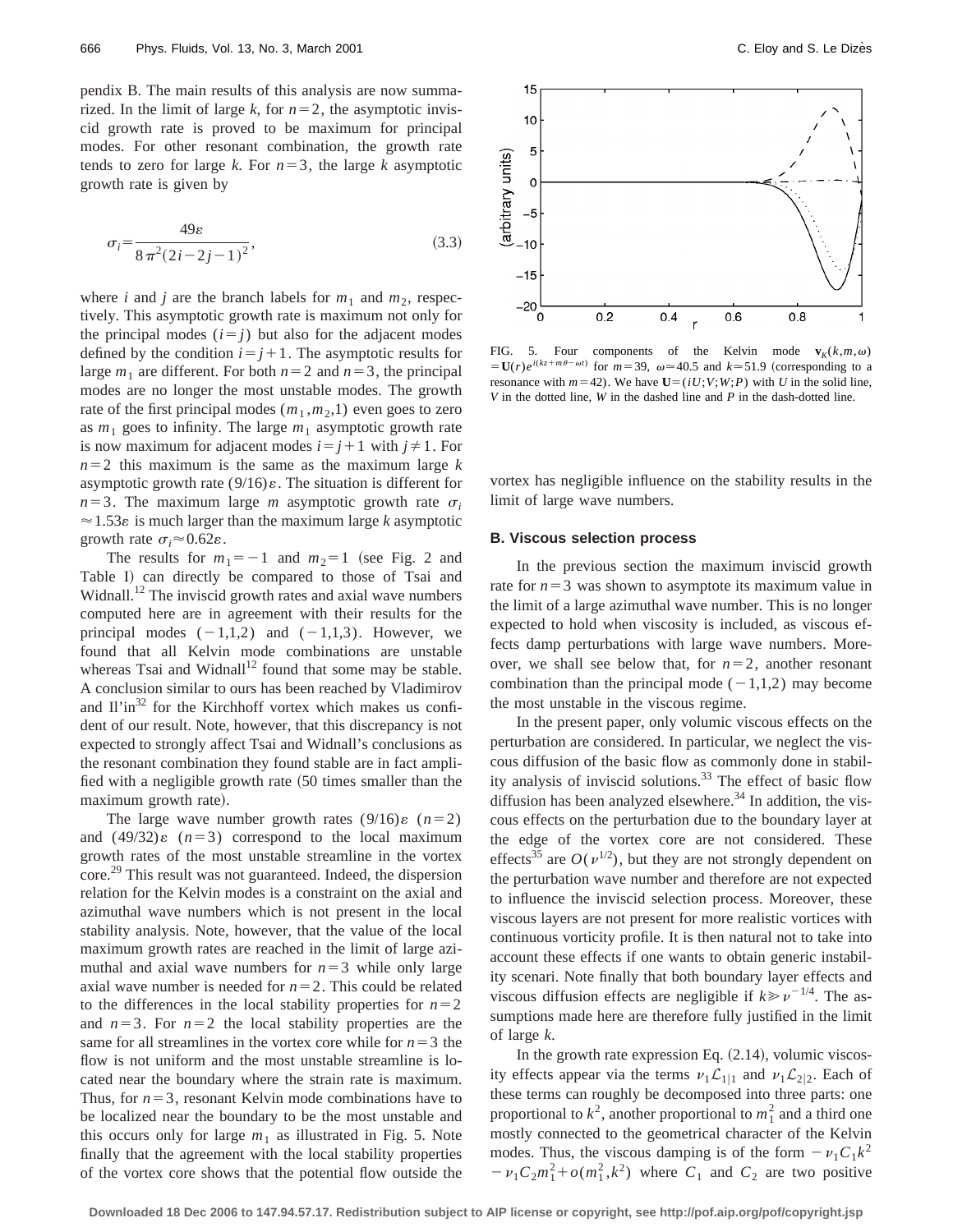

FIG. 6. Normalized growth rate of the principal modes  $(m_1, m_1 + n, i)$  as a function of  $\nu_1$ . (a) Dipolar strain ( $n=2$ ) and (b) tripolar strain ( $n=3$ ). Solid lines:  $m_1 = -1$ , dashed lines:  $m_1 = 0$  and dotted lines:  $m_1 = 1$ . Here, for the sake of legibility, only the first nine principal modes are plotted but the tendency is unchanged for higher modes ( $i > 3$ ,  $m_1 > 1$ ).

slowly varying functions of  $k$  and  $m_1$ . For a given viscosity, the viscous growth rate is then maximum for finite  $k$  and  $m_1$ . In other words, viscosity selects a particular resonant Kelvin mode combination.

The result of this selection process for  $n=2$  and  $n=3$  is illustrated in Fig. 6. In these figures, the viscous growth rate is computed as a function of  $\nu_1$  for the first principal modes  $(m_1, m_2, i)$  with  $-1 \le m_1 \le 1$  and  $1 \le i \le 3$ . The principal modes are still the most unstable wave combinations when viscosity is added but it can be seen in Fig. 6 that the relative stability of one combination with respect to the others changes with  $\nu_1$ . For  $n=2$ , the most unstable Kelvin mode combination is  $(-1,1,2)$  for small viscosity and  $(0,2,1)$  for larger viscosity. This was expected from inviscid analysis since, among all other modes, mode  $(-1,1,2)$  has the largest inviscid growth rate and mode  $(0,2,1)$  has the smallest axial wave number. For  $n=3$ , the most unstable Kelvin mode combination is always a principal mode of the form  $(m_1, m_1 + 3,1)$  with  $m_1$  increasing for decreasing  $\nu_1$ . Again, the inviscid results are recovered when  $\nu_1\rightarrow 0$ : the most unstable combination corresponds to modes with the infinite azimuthal wave number  $m_1$ .

For both  $n=2$  and 3, there is a viscous cutoff  $v_{1c}$  ( $v_{1c}$  $\approx$  0.111 for *n*=2 and  $v_{1c} \approx$  0.122 for *n*=3) above which all Kelvin mode combinations are damped. For a dipolar strain field, this result can be compared to those obtained by Landman and Saffman.<sup>36</sup> Using a local approach, they found that there exists a critical Ekman number (here equal to the dimensionless viscosity  $\nu$ , depending on the wave number of the perturbation and on the strain strength, above which the elliptic flow is stable. In the limit of small strain, Landman and Saffman's threshold reads  $v_{1c} \approx 0.131/k^2$  which becomes for the smallest resonant wave number (see Table III)  $v_{1c}$  $\approx 0.084$ . This estimate is within 25% from our value. Note, however, that Landman and Saffman's approach is unable to give estimates of the viscous damping for modes with a more complex azimuthal structure. In addition to the difference in the selected modes, one can also notice that there is a much larger variation of inviscid growth rates in case  $n=3$  than in case  $n=2$ . The mode selection is then expected to be less efficient for  $n=2$  and for small viscosity.

The structure of several resonant Kelvin mode combination is shown in Figs. 7(a), 7(b). The deformation of the vortex core by the perturbation has been depicted using Eq.  $(2.3b)$ . For  $n=2$ , the combination  $(-1,1,2)$  gives rise to an undulation of the vortex in the plane of maximal stretching [Fig.  $7(a)$ ]. This is in agreement with experimental observations.<sup>14,16,23</sup> For larger viscosity, the principal mode (0,2,1) becomes the most unstable combination. The growth of this mode implies the bulging  $(m_1=0)$  and splitting  $(m_2)$  $=$  2) of the vortex core [see Fig. 7(b)]. This result is new and shows the limitation of the analysis of Tsai and Widnall<sup>12</sup> which only considered helical mode resonance. It will be discussed again in light of a recent numerical simulation<sup>37</sup> in Sec. VI. Note finally that for very small viscosity, the growth



FIG. 7. Illustration of the Rankine vortex deformation induced by the principal modes  $(-1,1,2)$  (a) and  $(0,2,1)$  (b). The vortex core displacement is represented for perturbation amplitude equal to  $\lambda$  = 0.1 and 0.2, respectively (with  $A_1=1$ ).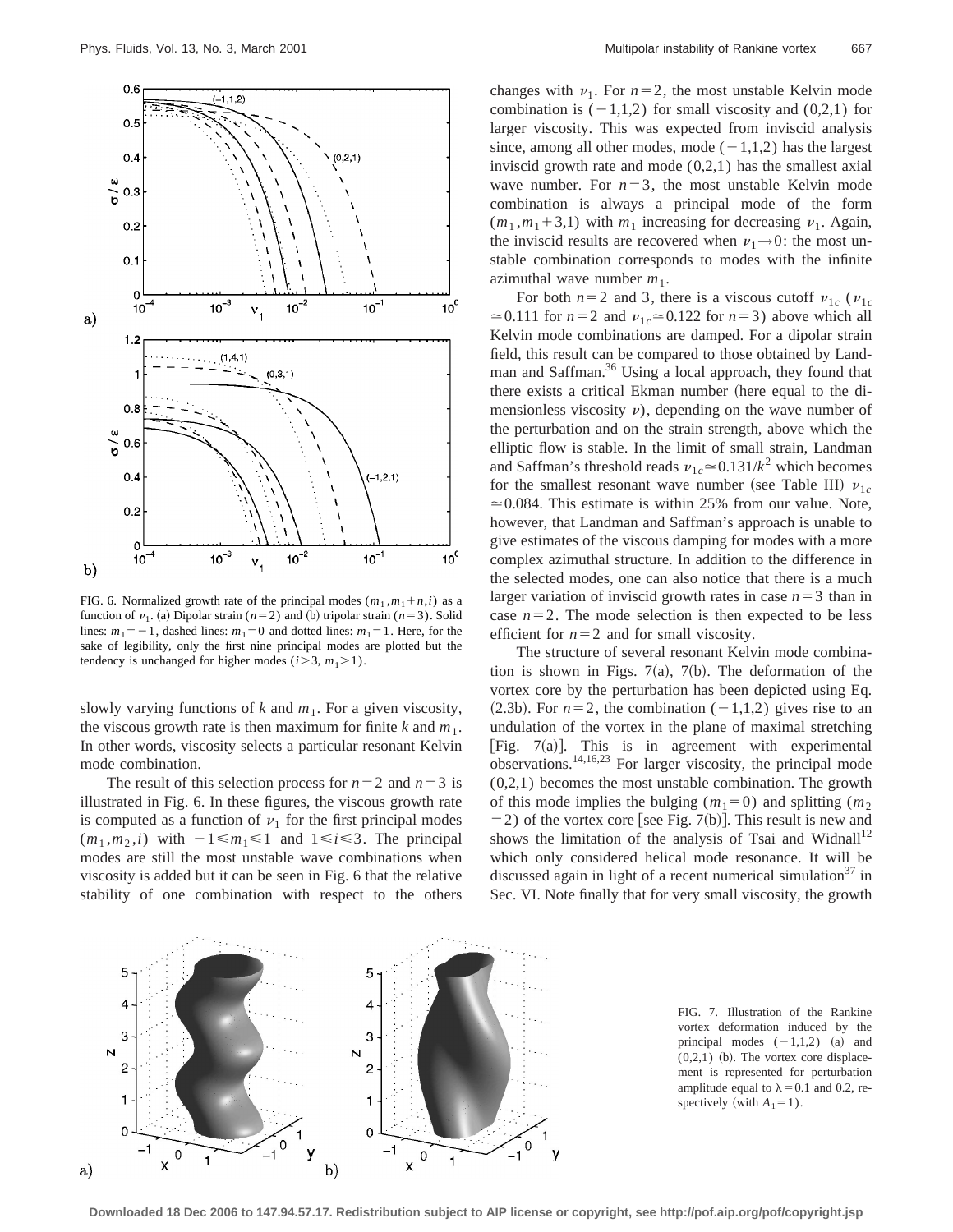

FIG. 8. Same as Fig. 7 for the principal modes  $(-1,2,1)$  (a),  $(0,3,1)$  (b) and  $(1,4,1)$  (c) with  $\lambda = 0.2$ , 0.1 and 0.1, respectively.

rate of most principal modes becomes comparable (within 2% for  $\nu_1$ <10<sup>-4</sup>). Depending on the initial conditions, one could then imagine that modes with a more complex azimuthal structure could also develop. This would give a simple explanation of the rich dynamics of vortex filaments observed in large Reynolds number flows.

For  $n=3$ , the structure of the most unstable combination strongly depends on viscosity. Close to the threshold  $v_{1c}$ , the most unstable mode is as illustrated in Fig. 8(a). When  $\nu_1$ is progressively decreased, the most unstable combination becomes more and more complex. It first gains a three-strand structure [Fig. 8(b)], then a four-strand structure [Fig. 8(c)], and so on.

### **IV. QUADRUPOLAR STRAIN FIELD** ( $n=4$ )

In Secs. II and III, we considered the dipolar  $(n=2)$  and tripolar  $(n=3)$  strain fields for which there exist Kelvin mode resonances at finite axial wave numbers *k*. For the quadripolar strain field  $(n=4)$  such resonances do not exist, since  $m-2<\omega < m+2$  for finite *k*. However,  $(k,m_1,\omega)$  and  $(k,m_1+4,\omega)$  may resonate for infinite *k* if  $\omega=m_1+2$ . In such a case, the resonant state is singular and the analysis of Sec. II does not apply. To treat this large *k* resonance, a specific asymptotic analysis is carried out in this section.

If the axial wave number  $k$  is large but not infinite, the resonance is imperfect and there is an offset of frequency for each Kelvin mode, which is deduced from Eq.  $(A11)$ :

$$
|\Delta \omega| = \delta^2 / k^2. \tag{4.1}
$$

The distinguished limit is obtained when this offset is of same order as the  $O(\varepsilon)$  inviscid growth rate and the viscous damping rate. This corresponds to the scalings:

$$
\frac{\delta}{k} = O(\sqrt{\varepsilon}), \quad \nu k^2 = O(\varepsilon). \tag{4.2}
$$

It is then useful to rescale the viscosity and axial wave number as follows:

$$
\nu_2 = \frac{\nu}{\varepsilon^2}, \qquad k_{-1/2} = k\sqrt{\varepsilon}.\tag{4.3}
$$

Following the analysis of Sec. II, the perturbation is then taken in the form

$$
\mathbf{v} = [A_1(T)\mathbf{U}^{(1)}(r)e^{im_1\theta}e^{if^{(1)}T} + A_2(T)\mathbf{U}^{(2)}(r)e^{im_2\theta}e^{-if^{(2)}T}]
$$
  
× $e^{i(kz - \omega t)} + \varepsilon \mathbf{v}_1(r, \theta, z, t),$  (4.4)

where  $A_1(T)$  and  $A_2(T)$  are the amplitudes which vary on the slow time scale  $T = \varepsilon t$ , of the resonant Kelvin modes  $\mathbf{v}_K(k,m_1,\omega-\varepsilon f^{(1)})$  and  $\mathbf{v}_K(k,m_1+4,\omega+\varepsilon f^{(2)})$ . We shall see below that, contrary to Sec. II, functions  $A_1(T)$  and  $A_2(T)$  are not necessarily exponentials of same argument. Expressions for  $\mathbf{v}_K(k,m,\omega)$  are given in Eq. (A10). Note that, in this limit,  $a \approx 0$  and  $\Phi \approx 0$  such that the mode is localized in the core of the vortex. The frequency offsets  $\Delta \omega = -\epsilon f^{(1)}$  and  $\Delta \omega = \epsilon f^{(2)}$  depend, via relation (A11), on  $\delta_1$  and  $\delta_2$  which are obtained through the dispersion relation  $(A13):$ 

$$
- \delta_1 J'_{|m_1|} (\delta_1) + m_1 J_{|m_1|} (\delta_1) = 0,
$$
\n(4.5a)

$$
\delta_2 J'_{|m_2|}(\delta_2) + m_2 J_{|m_2|}(\delta_2) = 0.
$$
\n(4.5b)

These implicit equations are solved numerically. Again, each equation has an infinite number of solutions which correspond to the different branches of the dispersion relation and which can be numbered by the branch label. The amplitude equations for  $A_1$  and  $A_2$  can be obtained by the same procedure as in Sec. II. They now have the form

$$
-\mathcal{J}_{1|1}\frac{\partial A_1}{\partial T} + \nu_1 \mathcal{L}_{1|1}A_1 + \bar{\mathcal{N}}_{1|2}e^{i2fT}A_2 = 0, \tag{4.6a}
$$

$$
-J_{2|2}\frac{\partial A_2}{\partial T} + \nu_1 \mathcal{L}_{2|2}A_2 + \mathcal{N}_{2|1}e^{-i2fT}A_1 = 0, \tag{4.6b}
$$

with  $2f = f^{(1)} + f^{(2)}$ . The large *k* assumption allows the viscous terms to be reduced to their leading order expression:  $\nu_1 \mathcal{L}_{1|1} = -\nu_2 k_{-1/2}^2 \mathcal{J}_{1|1}$  and  $\nu_1 \mathcal{L}_{2|2} = -\nu_2 k_{-1/2}^2 \mathcal{J}_{2|2}$ . This permits one to obtain simple expressions for  $A_1$  and  $A_2$ :

$$
A_1(T) = c_1 \exp[(if + \sqrt{\sigma_0^2 - f^2} - \nu_2 k_{-1/2}^2)T], \quad (4.7a)
$$

$$
A_2(T) = c_2 \exp[(-if + \sqrt{\sigma_0^2 - f^2} - \nu_2 k_{-1/2}^2)T], \quad (4.7b)
$$

with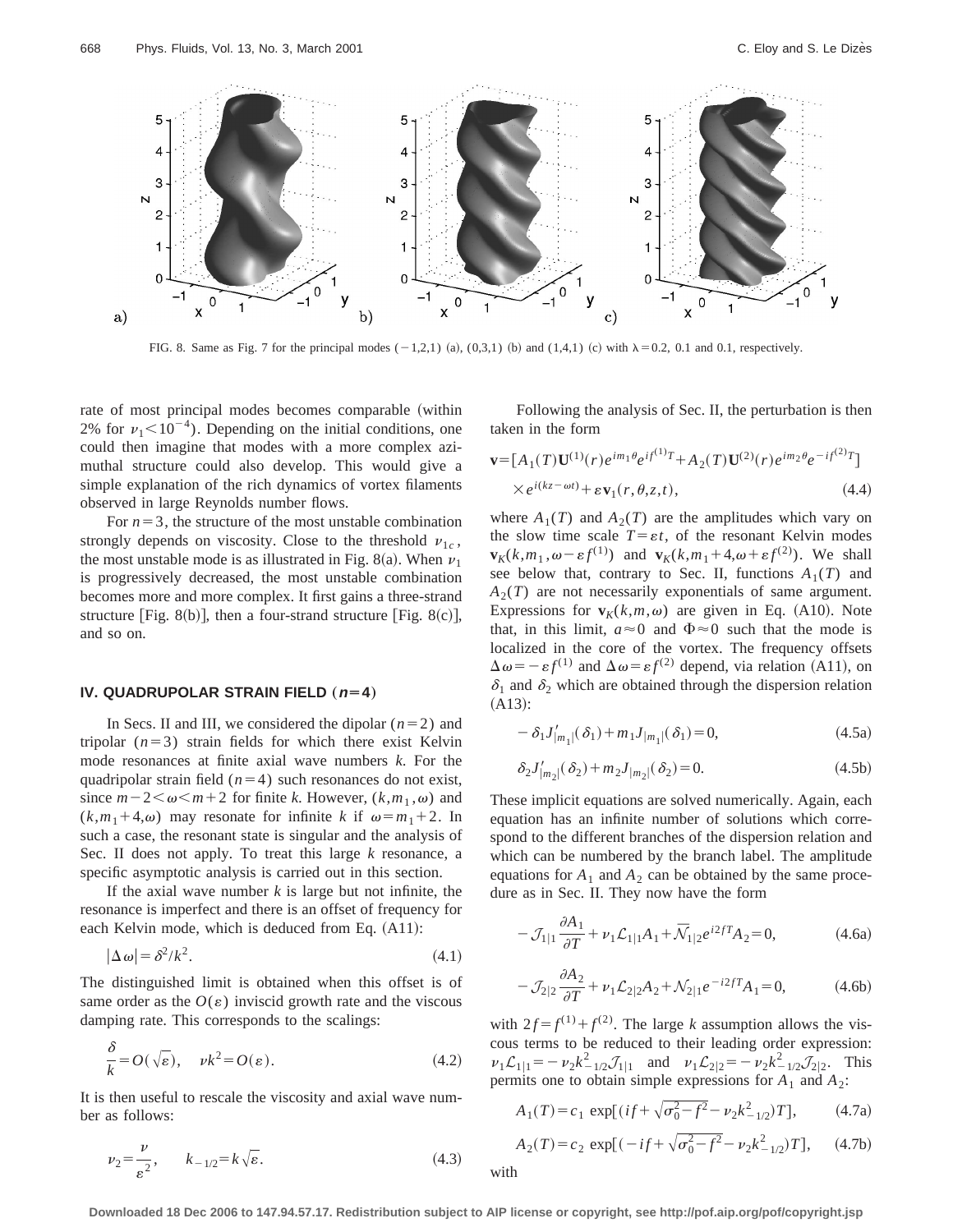

FIG. 9. Stability of the Rankine vortex in a quadrupolar strain field. Maximum inviscid growth rate  $\sigma_0$  of the principal modes  $(m_1, m_1 + 4, 1)$  as a function of the azimuthal wave number  $m_1$ . The dashed line is the limit value for large  $m_1$ :  $\sigma_0 = 3$ .

$$
\frac{c_2}{c_1} = \frac{\mathcal{N}_{2|1}}{\mathcal{J}_{2|2}(-if + \sqrt{\sigma_0^2 - f^2})},\tag{4.8}
$$

$$
\sigma_0 = \frac{\mathcal{N}_{2|1}\bar{\mathcal{N}}_{1|2}}{\mathcal{J}_{1|1}\mathcal{J}_{2|2}}.\tag{4.9}
$$

The growth rate of the resonant Kelvin mode combination then reads

$$
\frac{\sigma}{\varepsilon} = \sqrt{\sigma_0^2 - f^2} - \nu_2 k_{-1/2}^2,\tag{4.10}
$$

where  $f$  is a  $O(1)$  function which depends on the labeled solutions  $\delta_1(i)$  and  $\delta_2(j)$  of Eqs.  $(4.5a)$ ,  $(4.5b)$ :

$$
f = \frac{\delta_1^2(i) + \delta_2^2(j)}{2k_{-1/2}^2}.
$$
\n(4.11)

The first term in Eq.  $(4.10)$  is associated with inviscid effects only. Contrary to  $n=2$  and  $n=3$ , there is a frequency cutoff: if  $f^2 \ge \sigma_0^2$ , the inviscid growth rate vanishes. This condition can be interpreted as a condition of resonance. Indeed, *f* measures the renormalized gap between the two Kelvin mode frequencies. If *f* is too large, there is no resonance anymore. Moreover, the inviscid growth rate is a decreasing function of *f*. As expected, it is maximum for a perfect resonance (*f*  $(50)$  which occurs when  $k=\infty$ .

To determine the maximum growth rate, one has to compute  $\delta_1(i)$  and  $\delta_2(j)$  from Eqs.  $(4.5a)$ ,  $(4.5b)$  and the scalar products involved in Eq.  $(4.9)$ . This computation was carried out for the range of parameters  $-2 \le m_1 \le 170$ ,  $i \le 10$  and  $j \leq 10$ . The results can be summarized as follows. When  $m_1 \geq 1$ ,  $\sigma_0$  is maximum for the principal mode  $(m_1, m_2, 1)$ . Figure 9 shows the evolution of  $\sigma_0$  for this mode as a function of  $m_1$ . Since f is an increasing function of the labels, other resonant Kelvin modes necessarily have a smaller growth rate. For  $m_1 \ge 1$ , then, the first principal mode is always the most unstable combination whatever  $k_{-1/2}$  and  $v_2$ . When  $m_1 = -2$ ,  $-1$  or 0, the first principal mode is the most unstable only if  $k_{-1/2}$  is below a critical value  $k_c$  ( $k_c$ 



FIG. 10. Viscous effects on the instability characteristics of the Rankine vortex in a quadrupolar strain field. Growth rate  $\sigma_{\text{max}}$  (a) and corresponding axial wave number  $k_{-1/2}^{max}$  (b) of the principal modes  $(m_1, m_1 + 4, 1)$  as a function of  $\nu_2$ . Each dotted line stands for a different azimuthal wave number as labeled on  $(a)$ . On  $(b)$ ,  $m_1$  is increasing from bottom to top. The solid line is the most unstable mode after a maximization over  $m_1$ .

 $\approx$ 89, 56 and 1357 for  $m_1 = -2$ ,  $-1$  and 0, respectively). For  $k_{-1/2} > k_c$ , the maximum growth rate is always smaller than the growth rate of the first principal mode for  $m_1=1$ . Consequently the most unstable configuration is always a first principal mode of the form  $(m_1, m_2, 1)$ . Viscosity does not modify this conclusion. However, since it damps large wave number perturbations, it plays an important role in the wave number selection.

For fixed  $m_1$  and  $v_2$ , there exists an optimal wave number  $k_{-1/2}^{\text{max}}$  which maximizes the growth rate  $\sigma = \sigma_{\text{max}}$ . Both  $\sigma_{\text{max}}$  and  $k_{-1/2}^{\text{max}}$  are drawn in dotted lines as a function of  $\nu_2$ for different values of  $m_1$  in Figs. 10(a) and 10(b), respectively. The solid line in Fig.  $10(a)$  is the maximum growth rate among all possible  $m_1$ . The corresponding axial wave number is the solid line in Fig.  $10(b)$ . Despite the scaling difference, Fig.  $10(a)$  exhibits the same features as Fig.  $6(b)$ for  $n=3$ : When viscosity is decreased below a critical value  $v_{2c} \approx 7.5 \times 10^{-4}$ , the combination of modes with the smallest azimuthal wave number (here  $m_1 = -2$ ,  $m_2 = 2$ ) is first destabilized; then, combinations with higher  $m_1$  progressively become the most unstable as  $v_2\rightarrow 0$ . Note, however, that the principal modes  $(-1,3,1)$  and  $(0,4,1)$  are never the most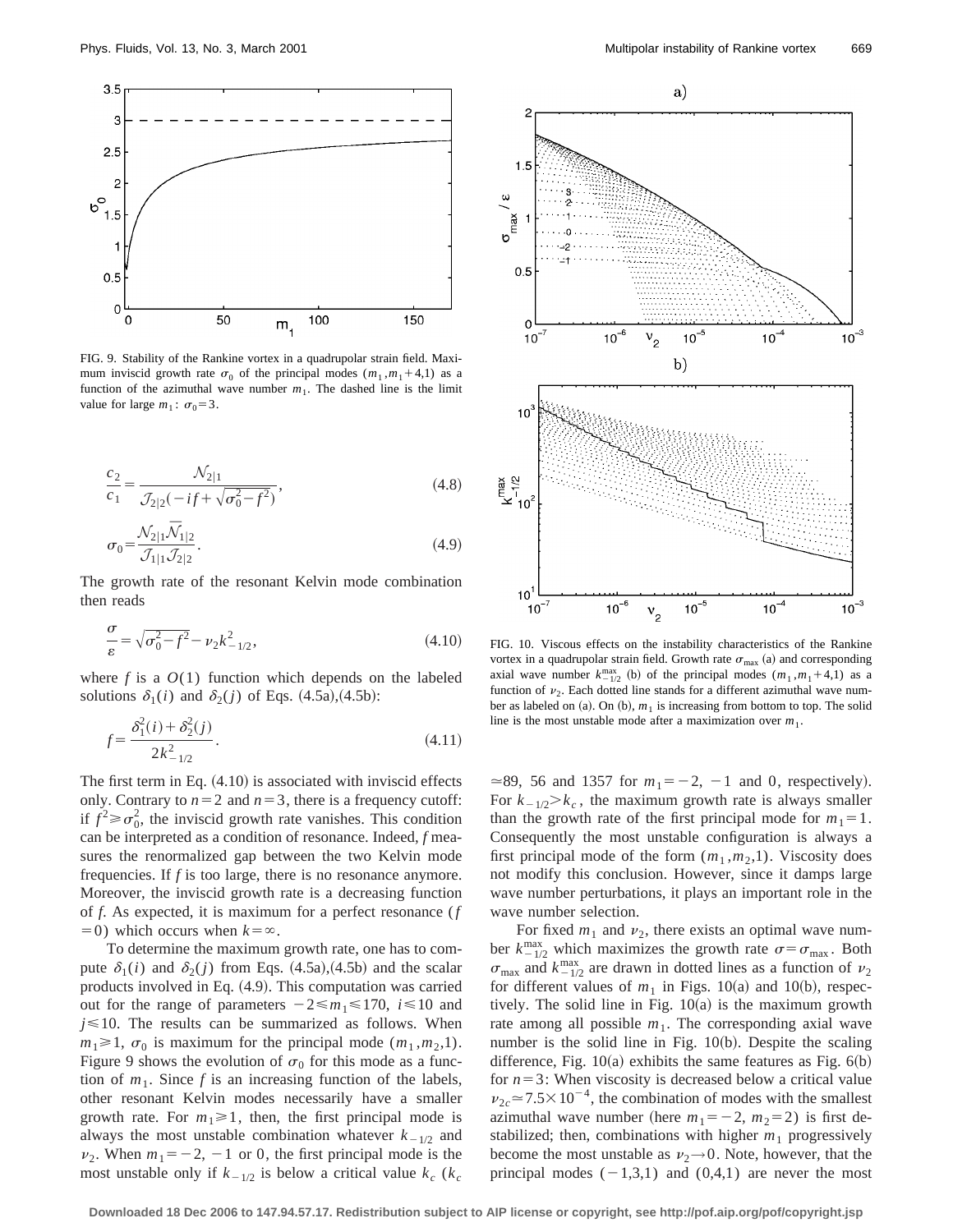unstable for any  $\nu_2$ . Note also that the first destabilized combination  $m_1 = -2$ ,  $m_2 = 2$  is stationary by symmetry as for  $n=2$ .

As seen in Figs.  $10(a)$  and  $10(b)$ , the most unstable combination when  $\nu_2 \rightarrow 0$  has both a large  $k_{-1/2}$  and a large  $m_1$ . A simplified expression of the growth rate can be obtained by asymptotic methods (as in Appendix B 2) in the large  $m_1$ limit:

$$
\frac{\sigma}{\varepsilon} = \sqrt{9 - \frac{m_1^4}{k_{-1/2}^4}} - \nu_2 k_{-1/2}^2.
$$
\n(4.12)

For  $v_2=0$  and  $k_{-1/2} \rightarrow \infty$ , the inviscid growth rate  $\sigma_i=3$  of the local stability analysis $^{29}$  is recovered.

### **V. PHYSICAL INTERPRETATION**

In the previous sections, the instability was described as a resonance phenomenon of Kelvin modes due to the multipolar strain field. We computed the inviscid growth rate of the resonant combinations and noticed that there were important variations from one resonant configuration to the other. For large wave numbers, we showed that only very specific resonant configurations were significantly amplified. In this section, a physical interpretation is provided, which permits one to understand these variations and the inviscid selection of the most unstable resonant Kelvin mode configuration.

For this purpose, it is informative to first analyze the different terms in the linearized inner vorticity equation for the perturbations:

$$
\frac{D\omega}{Dt} = 2\frac{\partial \mathbf{u}}{\partial z} + \mathbf{e}_z \times \boldsymbol{\omega} + \mathcal{S}\boldsymbol{\omega},\tag{5.1}
$$

where  $\omega$  is the perturbation vorticity, **u** its velocity,  $D/Dt$  is the convective derivative and  $S$  is the strain tensor of the inner basic flow given by (in cylindrical coordinates)

$$
S = \varepsilon (n-1)r^{n-2} \begin{pmatrix} \cos(n\theta) & -\sin(n\theta) & 0 \\ -\sin(n\theta) & -\cos(n\theta) & 0 \\ 0 & 0 & 0 \end{pmatrix}.
$$
 (5.2)

The first term on the right-hand side of Eq.  $(5.1)$  represents the tilting and the stretching of the basic flow vorticity  $\omega_0$  $=2e^2$  by the perturbation. The second and third terms are, respectively, the tilting and the stretching of the perturbation vorticity by the basic flow. The role of each term in the instability has been discussed in various places (see, for instance, Refs. 22,24,38). Orszag and Patera<sup>24</sup> showed that the first term alone, or the second term and the third term taken together, cannot lead to exponential instability. In contrast, the third term alone is sufficient for instability as it provides exponential growth of the vorticity component aligned with the direction of stretching<sup>22</sup> (principal axis of the strain tensor  $S$  with the largest positive strain rate). Here, in addition, one can show that the first and second terms taken together do not provide instability. Indeed, these terms are associated with a solid body rotation  $\lbrack \varepsilon =0 \rbrack$  in Eq. (1.1a)]: The normal mode solutions are, in that case, nothing more than the neutral Kelvin modes studied above.

Outside the vortex core, both basic flow and Kelvin modes have zero vorticity so no amplification can be generated in this potential region. However, in the vortex core, Kelvin modes exhibit vorticity components in the  $(x, y)$ plane (in Cartesian coordinates) where the stretching term [third term in Eq.  $(5.1)$ ] acts. Therefore these vorticity components can be amplified by stretching when they are aligned with the direction of stretching. In order to study this possibility, we shall now evaluate the correlation between the direction of stretching and the direction of the vorticity projected onto the (*x*,*y*) plane for a given Kelvin mode and for a combination of two resonant Kelvin modes.

The local stretching rate  $s(r)$  and the local direction of stretching  $\varphi_s(\theta)$  are defined from S as the positive eigenvalue and the direction of the associated eigenvector **e***<sup>s</sup>* . Here, they are given by

$$
s(r) = \varepsilon (n-1)r^{n-2},\tag{5.3}
$$

$$
\varphi_s(\theta) = -n \theta/2, \tag{5.4}
$$

where the angle  $\varphi_s$  is measured in the local polar basis [i.e.,  $\cos(\varphi_s) = \mathbf{e}_s \cdot \mathbf{e}_r$ . For  $n = 2$ , the stretching rate and the direction of stretching ( ${\bf e}_s = {\bf e}_r$ ) are uniform. For larger *n*, there are both a radial dependence of the stretching rate and an angular dependence of the stretching direction.

The projected vorticity  $\boldsymbol{\omega}_1$  of the Kelvin mode  **is obtained from formulas**  $(A10a)–(A10d)$ **. It** takes the form

$$
\boldsymbol{\omega}_{\perp} = f(r) \sin \psi \mathbf{e}_r + g(r) \cos \psi \mathbf{e}_{\theta}, \qquad (5.5)
$$

where

$$
\psi = kz + m\,\theta - \omega t,\tag{5.6}
$$

and *f* and *g* are real functions of *r*. The direction of this vector is then given (in the local polar basis) by a formula of the form

$$
\varphi \mathbf{\omega}_{\perp}(r,\theta,z,t) = \arctan\left(\frac{g(r)}{f(r)}\frac{1}{\tan\psi}\right). \tag{5.7}
$$

Similarly, for a combination of two Kelvin modes  ${\bf v}_{K1}(k_1, m_1, \omega_1) + {\bf v}_{K2}(k_2, m_2, \omega_2)$  we get

$$
\varphi_{\omega_{\perp}} = \arctan\left(\frac{g_1(r)\cos \psi_1 + g_2(r)\cos \psi_2}{f_1(r)\sin \psi_1 + f_2(r)\sin \psi_2}\right),\tag{5.8}
$$

with

$$
\psi_1 = k_1 z + m_1 \theta - \omega_1 t,\tag{5.9}
$$

$$
\psi_2 = k_2 z + m_2 \theta - \omega_2 t. \tag{5.10}
$$

It is important to note the dependence of  $\psi$  on  $kz$ ,  $m\theta$  or  $\omega t$  in Eq. (5.6). For fixed *r* and  $\theta$ , this dependence implies that  $\varphi\omega_1$ , for a single Kelvin mode, takes all possible values as *t* or *z* varies and has a mean value independent of  $\theta$ , whereas  $\varphi_s$  is  $\theta$  periodic. The result is that there is no mean correlation between the direction of stretching  $\varphi_s$  and the direction of the projected vorticity  $\varphi \omega_1$  for a single Kelvin mode. This is reassuring as a single Kelvin mode was not expected to be unstable in a planar strain field.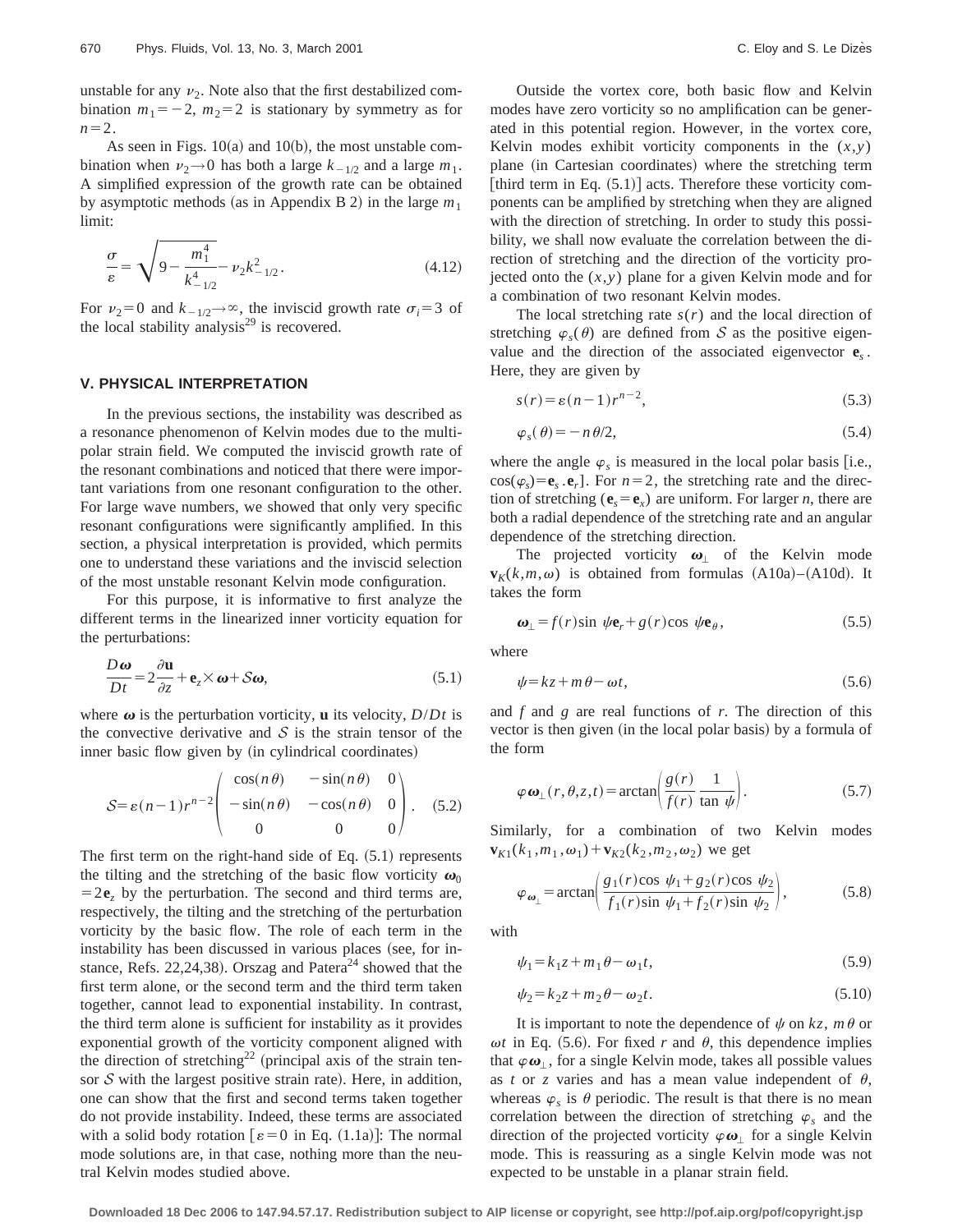

FIG. 11. Example of good correlation between stretching and vorticity direction for an unstable mode of the Rankine vortex in a tripolar strain field  $(n=3)$ . Local direction and intensity of stretching  $(a)$  and projected vorticity in the  $(x, y)$ -plane of the principal mode  $(-1,2,1)$  in  $z=0$  (b), *z*  $= \pi/2k$  (c) and  $z = \pi/k$  (d).

However, for a two Kelvin mode combination, the above argument does not always apply because cancellation in Eq.  $(5.8)$  is now possible. In particular,  $\varphi\omega_1$  may have a nonzero mean value dependent on  $\theta$  at particular values of  $r$  if the two modes have same axial wave number  $(k_1 = k_2)$  and the same frequency ( $\omega_1 = \omega_2$ ). If this occurs and if  $\varphi \omega_1 = \varphi_s$  for a specific location at any time, the planar component of vorticity is locally amplified by stretching at that position with a growth rate equal to  $s(r)$ . Accordingly, the maximum growth rate of the perturbation is always bound by the maximum local stretching rate of the strain field [here  $(n-1)\varepsilon$ ]. This upper bound corresponds to a pointwise maximum growth rate. It should not be mixed with the local maximum growth rate obtained in Ref. 29 which is a mean growth rate along a closed streamline: In general, the local maximum growth rate is smaller because the perturbation vorticity is not aligned with the stretching direction on the whole streamline. Case  $n=4$  is an exception: both local and pointwise maximum growth rates are equal in that case. Moreover, we saw in Sec. IV that this maximum is also reached by the growth rate of the most unstable resonant Kelvin mode combination in the large  $m_1$  and  $k$  limit. This can be explained by the fact that, in this limit, the projected vorticity of the perturbation is localized in the region of maximum stretching rate (close to  $r=1$ ) and is everywhere aligned with the stretching direction.

For the other unstable Kelvin mode combinations, the correlation is not perfect but exists as illustrated in Fig. 11. This figure displays the projected vorticity of the principal mode  $(-1,2,1)$  (see Sec. III for the notation), which is unstable in a tripolar strain field  $(n=3)$ . This combination clearly has its vorticity preferentially oriented along the direction of stretching associated with the triangular distortion. This alignment is quantified in Fig. 12 where the distribution of  $\alpha = \varphi \omega_1 - \varphi_s$  is plotted for different resonant modes with



FIG. 12. Distribution of the angle  $\alpha$  between the direction of the vorticity in the  $(x, y)$ -plane and the direction of stretching for the principal modes  $(-1,2,1)$  (solid line),  $(-1,1,2)$  (dashed line),  $(1,5,1)$  (dotted line) and a mode with  $m_1 = 10$ ,  $m_2 = 13$  but taking the resonant crossing point of the first and third branches, respectively  $(O)$  (the boxed in mode of Table II).

the norm of the projected vorticity  $||\boldsymbol{\omega}_\parallel||$  as the weight of each point. These curves exhibit a peak near  $\alpha=0$  for the unstable modes  $(-1,1,2)$ ,  $(-1,2,1)$  and  $(1,5,1)$  indicating a strong correlation between the stretching direction and the vorticity. For a ''nonprincipal'' mode, for instance the one associated with the first and third branches of the dispersion relation for  $m_1 = 10$  and  $m_2 = 13$ , respectively, this peak is smaller and there is a secondary peak at  $\alpha = \pm \pi/2$ . The correlation is then weaker and the inviscid growth rate much smaller ( $\sigma_i$ =0.0681 $\varepsilon$  from Table I), as expected.

These graphs and the above discussion demonstrate that the mechanism of instability is directly related to the local stretching of perturbation vorticity by the basic flow. It confirms that the most unstable modes are those which maximize the alignment of their projected vorticity with the local direction of stretching. Moreover, for both  $n=3$  and 4, we have seen above that the most unstable combinations tend to be localized near the vortex core edge where the stretching rate in the core is maximum.

Why principal modes are the configurations which maximize the alignment of vorticity and stretching is another issue. First, note that these configurations have a frequency  $\omega$ approximatively equal to  $(m_1+m_2)/2$  so that the "radial" wave numbers''  $\delta_1$  and  $\delta_2$  of the resonant Kelvin modes [given by formula Eq.  $(A11)$ ] are close to each other. This is clearly visible in the large wave number analysis of Appendix B, where the most unstable modes have been found to satisfy  $\delta_1 = \delta_2$  at leading order. Therefore, principal modes tend to be more coherent radially than the other modes which could explain why they are the most unstable. A more complete explanation has been recently given by Le Dizès. $39$  He showed that the additional condition  $\delta_1 \approx \delta_2$  directly results from the characteristics of the most unstable local modes. In particular, for the elliptical case  $(n=2)$ , he successfully justified why the local maximum growth rate is reached when this condition is satisfied. Figure 13 illustrates the clear correlation of small values of  $|\delta_2 - \delta_1|$  with a large inviscid growth rate for particular combinations of modes.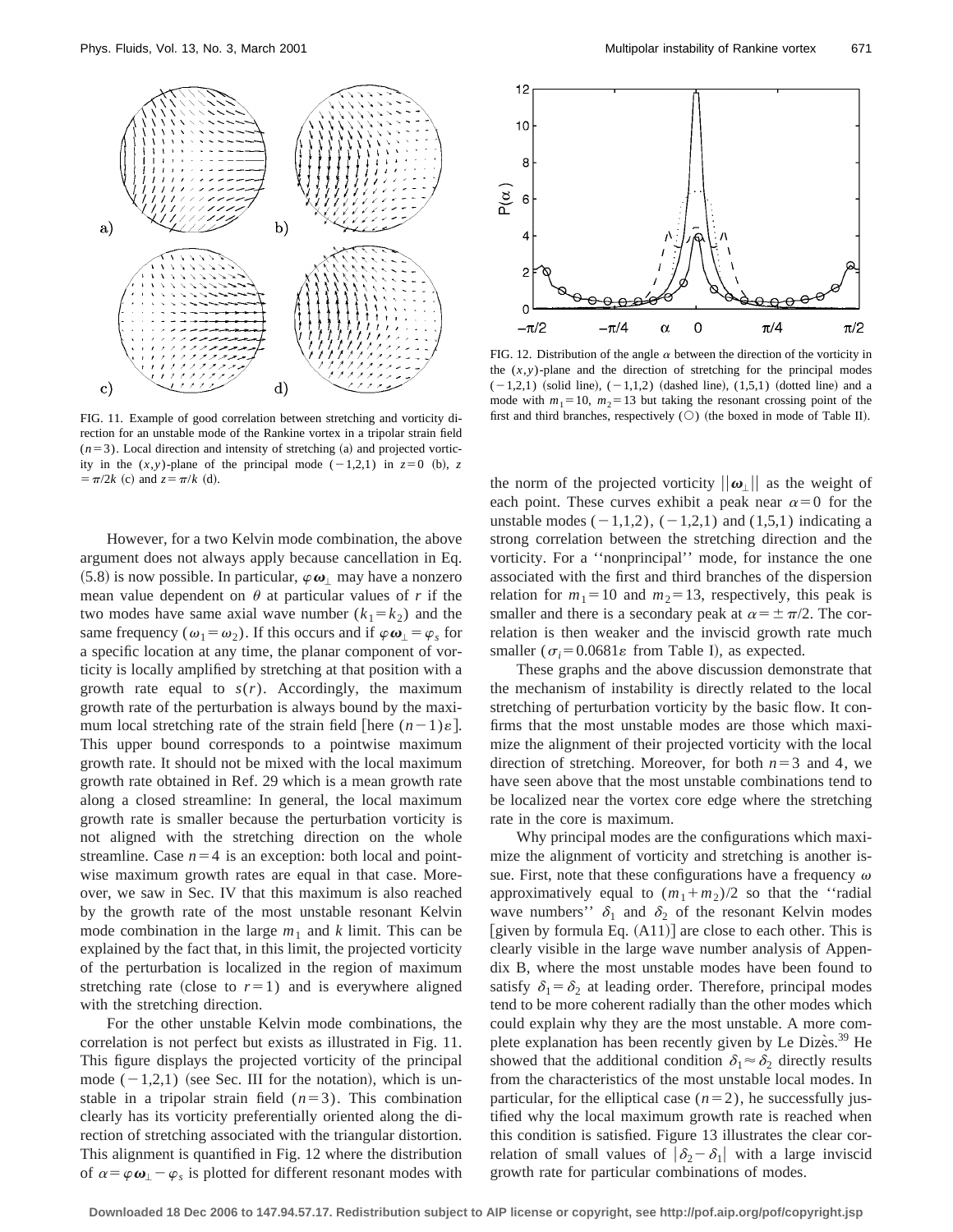

FIG. 13. Inviscid growth rate as a function of the difference  $|\delta_2 - \delta_1|$  between the radial wave numbers of the two Kelvin modes  $m_1 = 10$  and  $m_2$  $=$  13 for the first 100 crossing points.

### **VI. DISCUSSION**

In this paper, the linear stability of the Rankine vortex in a weak multipolar strain field was analyzed. This basic flow was shown to be subject to a Kelvin mode resonance instability for dipolar  $(n=2)$ , tripolar  $(n=3)$  and quadrupolar  $(n=4)$  strain fields. The unstable modes are combinations of two Kelvin modes of the same axial wave number, the same frequency, and azimuthal wave numbers separated by *n*. A physical interpretation of the instability in terms of local vorticity stretching was also provided. We demonstrated that the most unstable modes correspond to the modes for which the alignment between the projected vorticity and the direction of stretching is maximized. Viscous effects were also discussed in detail. The critical viscosity above which all Kelvin mode combinations are damped was computed in each case. Below this critical value, viscous effects were shown to select a preferential instability mode. For  $n=2$ , we proved that the selected mode is a combination of stationary helical modes  $(m_1 = -1, m_2 = 1)$  if viscosity is sufficiently small. However, for larger viscosity, a combination of modes  $m_1=0$  and  $m_2=2$  become the most unstable. This unstable Kelvin mode combination has never been studied before. It is associated with the bulging–splitting of the vortex. For *n*  $=$  3, the selected mode is a time-periodic Kelvin mode combination with both frequency, axial and azimuthal wave numbers increasing as viscosity decreases. For  $n=4$ , the Kelvin mode resonance occurs only for large axial wave numbers, so viscosity must be smaller for instability in that case. However, as for  $n=3$ , the selected mode was shown to have a more intricate azimuthal structure as the viscosity decreases.

For vortices with continuous vorticity profiles, instability by Kelvin mode resonance is also known to exist. In particular, Moore and Saffman showed that the stationary resonance of helical modes  $m_1 = -1$  and  $m_1 = 1$  is not dependent on a particular profile and generically leads to the instability of an elliptically perturbed vortex. Robinson and Saffman<sup>40</sup> also showed numerically that for finite strain  $\lbrack \varepsilon = O(1) \rbrack$ , the stability of these particular symmetric modes is qualitatively well-described by a weak-strain analysis. However, all studies have restricted the analysis to the stability of these *m*  $= \pm 1$  modes<sup>12,13,32,40</sup> arguing that other modes should be less unstable. In the present paper, we have shown that this restriction is not justified for the Rankine vortex as the most unstable mode for high viscosity is the principal mode (0,2,1) corresponding to filament bulging–splitting. In a recent paper, Billant *et al.*<sup>37</sup> demonstrated that this bulging– splitting mode was indeed present for a Lamb–Chaplygin vortex pair. For Stuart vortices, they also suggested that the higher order mode, which is briefly discussed by Pierrehumbert and Widnall, $41$  and the bulging mode (or the so-called Core Dynamics Instability mode) examined in Ref. 42 could be related to the principal mode  $(0,2,1)$ . However, in these three studies, the growth rate of this mode is approximatively half as small as the growth rate of  $(-1,1,i)$  modes (bending or translative modes). In the present paper, they are almost equal. We have no explanation for this discrepancy except that, in each of these numerical cases, vortices are strongly deformed and the vorticity is strongly nonhomogeneous.

To our knowledge, for *n*-fold symmetry of higher order  $(n \geq 3)$ , no result concerning the stability is available. This is due to the fact that the condition of resonance cannot be simplified by symmetry as was done by Moore and Saffman.<sup>13</sup> In principle, for  $n=2$ , 3 or 4, the condition of resonance must be analyzed on a case-by-case basis for all modes different from the symmetric principal modes  $(-1,1,i)$  and  $(-2,2,i)$ . Note, however, that once resonance occurs between two neutral Kelvin modes, the above analysis can be formally applied almost without modification. In particular, we expect the main conclusions to hold, i.e.:

- (1) Instability for  $n=2$  and  $n=3$  for a viscosity smaller than an  $O(\varepsilon)$  critical value and for  $n=4$  for viscosity smaller than an  $O(\varepsilon^2)$  critical value;
- (2) stability for  $n \ge 5$  and small  $\varepsilon$ ;
- ~3! the most unstable Kelvin mode combination changes as viscosity varies; and
- ~4! for vanishing viscosity, the most unstable Kelvin mode combination corresponds to the configuration for which vortex stretching is maximized.

Considering the similarities between the experimental and numerical observations of vortex filament destabilization<sup>1,2,5</sup> and the form of a vortex subject to a Kelvin mode resonance, it is natural to discuss the implications of the present results in the context of turbulent flows. In turbulence, vortex filaments are strained by the background turbulent flow or surrounding vortices. As there is no particular symmetry, they are in general elliptically deformed in their core. From the present analysis, we argue that if viscosity is small enough compared to the nonaxisymmetry of the filament ( $\nu$ <0.111 $\varepsilon$ ), the vortex can be subject to a Kelvin mode resonance instability. We showed that the most unstable mode was, in such a case, either the combination of two helical modes  $(-1,1,2)$ , which produces a planar undulation of the vortex, or the combination of a bulging and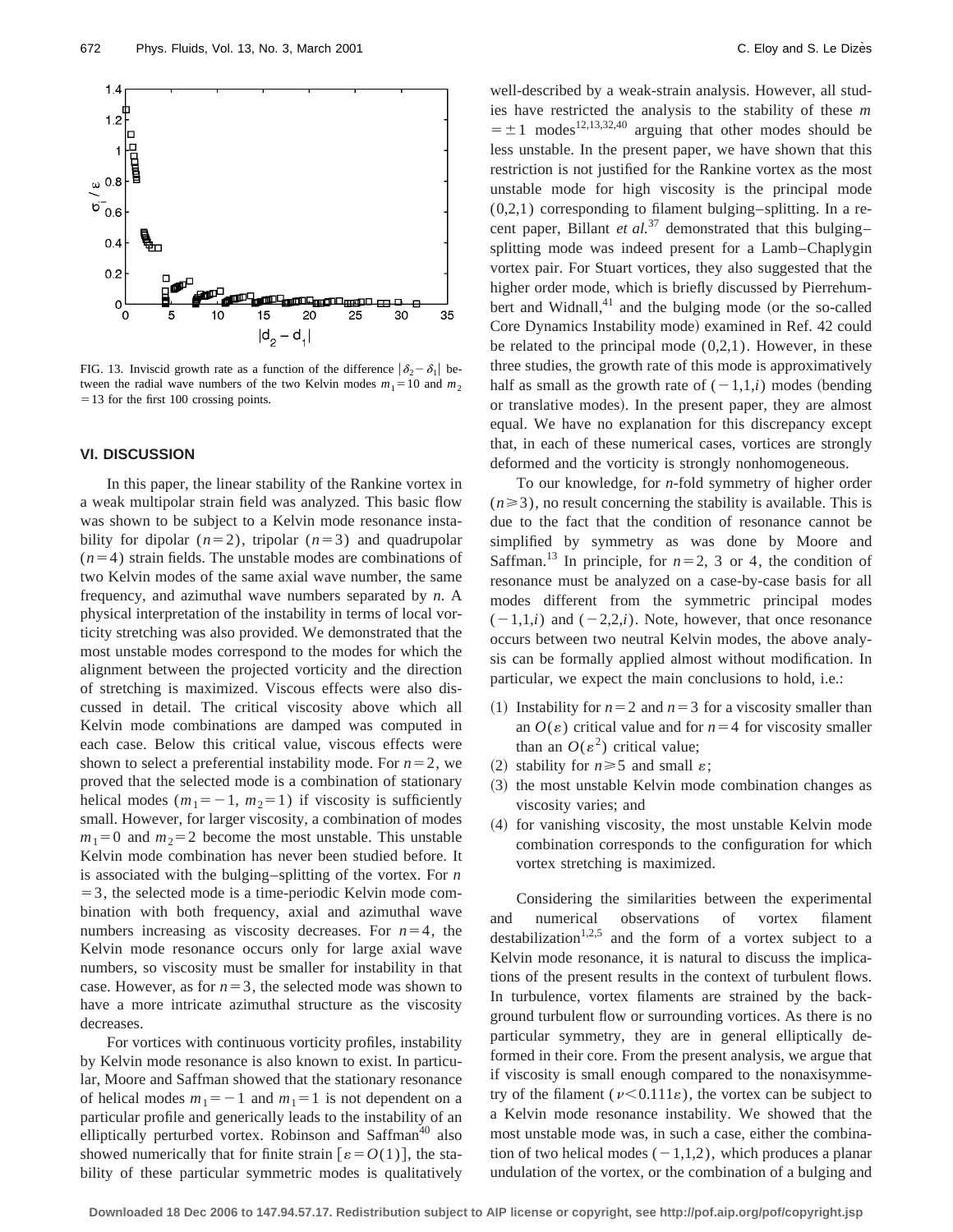splitting mode  $(0,2,1)$  leading to the formation of strands on the filament. This behavior was observed in experiments<sup>1</sup> and in numerical simulations.<sup>5</sup>

In contrast, this instability does not explain the bursting of vortex filaments which is sometimes observed.<sup>1</sup> Pradeep *et al.*<sup>43</sup> gave an explanation which could be related to a secondary instability of the vortex deformed by Kelvin modes. Lifschitz *et al.*<sup>44</sup> first showed that this secondary instability indeed exists for elliptical flows. Recently, Kerswell<sup>45</sup> and Mason and Kerswell<sup>46</sup> studied this instability analytically and numerically in a configuration similar to that in Malkus' experiment.<sup>14</sup> In this elliptic cylinder geometry, it appears that the principal modes  $(-1,1,2)$ ,  $(-1,1,3)$  and  $(0,2,1)$  are unstable and that the growth rate of the secondary instability is of the same order as the primary instability. Secondary instability analysis has never been carried out for a vortex in an open flow configuration but one would expect that the results of Kerswell $45,46$  to remain qualitatively unchanged.

#### **ACKNOWLEDGMENTS**

We would like to thank T. Leweke for helpful comments on this paper and F. W. J. Olver and M. Kruskal for Eqs.  $(B18a)$  and  $(B18b)$ .

#### **APPENDIX A: NOTATIONS**

The operators appearing in Eq.  $(2.1)$  are defined by

$$
\mathcal{J} = \begin{pmatrix} 1 & 0 & 0 & 0 \\ 0 & 1 & 0 & 0 \\ 0 & 0 & 1 & 0 \\ 0 & 0 & 0 & 0 \end{pmatrix}, \tag{A1}
$$

$$
\mathcal{M} = \begin{pmatrix}\n\frac{\partial}{\partial \theta} & -2 & 0 & \frac{\partial}{\partial r} \\
2 & \frac{\partial}{\partial \theta} & 0 & \frac{1}{r} \frac{\partial}{\partial \theta} \\
0 & 0 & \frac{\partial}{\partial \theta} & \frac{\partial}{\partial z} \\
\frac{\partial}{\partial r} + \frac{1}{r} & \frac{1}{r} \frac{\partial}{\partial \theta} & \frac{\partial}{\partial z} & 0\n\end{pmatrix}, \quad (A2)
$$
\n
$$
\mathcal{N} = \frac{1}{2} \begin{pmatrix}\nD_1 - (n-1)r^{n-2} & -i(n-2)r^{n-2} & 0 & 0 \\
-inr^{n-2} & D_1 + (n-1)r^{n-2} & 0 & 0 \\
0 & 0 & D_1 & 0 \\
0 & 0 & 0 & 0\n\end{pmatrix}, \quad (A3)
$$

with

$$
D_1 = -r^{n-1} \frac{\partial}{\partial r} - ir^{n-2} \frac{\partial}{\partial \theta},\tag{A4}
$$

$$
\mathcal{L} = \Delta = \begin{pmatrix} D_2 - \frac{1}{r^2} & -\frac{2}{r^2} \frac{\partial}{\partial \theta} & 0 & 0 \\ \frac{2}{r^2} \frac{\partial}{\partial \theta} & D_2 - \frac{1}{r^2} & 0 & 0 \\ 0 & 0 & D_2 & 0 \\ 0 & 0 & 0 & 0 \end{pmatrix},
$$
 (A5)

and

$$
D_2 = \frac{1}{r} \frac{\partial}{\partial r} + \frac{\partial^2}{\partial r^2} + \frac{1}{r^2} \frac{\partial^2}{\partial \theta^2} + \frac{\partial^2}{\partial z^2}.
$$
 (A6)

The relation

$$
\mathcal{N} = \mathcal{A} + \mathcal{B} + \mathcal{C},\tag{A7}
$$

is also used in Appendix B, where

$$
\mathcal{A} = \frac{1}{2}Ir^{n-2}\mathcal{J},\tag{A8a}
$$

$$
\mathcal{B} = -\frac{1}{2}r^{n-1}\frac{\partial}{\partial r}\mathcal{J},\tag{A8b}
$$

$$
C = \frac{1}{2} \begin{pmatrix} -(n-1)r^{n-2} & -i(n-2)r^{n-2} & 0 & 0 \\ -inr^{n-2} & (n-1)r^{n-2} & 0 & 0 \\ 0 & 0 & 0 & 0 \\ 0 & 0 & 0 & 0 \end{pmatrix}.
$$
 (A8c)

The velocity–pressure field of the Kelvin mode in the vortex core is defined by

$$
\mathbf{v}_K(k,m,\omega) = \mathbf{U}(r)e^{i(kz+m\theta-\omega t)} + \text{c.c.},\tag{A9}
$$

where  $\mathbf{U}=(U_r;U_\theta;U_z;P)$  is given by

$$
U_r(r) = -i \left[ (m - \omega) \delta J'_{|m|}(\delta r) + \frac{2m}{r} J_{|m|}(\delta r) \right], \quad \text{(A10a)}
$$

$$
U_{\theta}(r) = 2 \delta J'_{|m|}(\delta r) + \frac{m(m-\omega)}{r} J_{|m|}(\delta r), \qquad (A10b)
$$

$$
U_z(r) = -\frac{k}{m-\omega} \left[4 - (m-\omega)^2\right] J_{|m|}(\delta r),\tag{A10c}
$$

$$
P(r) = [4 - (m - \omega)^2]J_{|m|}(\delta r), \tag{A10d}
$$

with  $J_\mu$  as the Bessel function of the first kind and  $J'_\mu$  its derivative. The scalar  $\delta$  in these expressions is the "radial" wave number'' and is defined as

$$
\delta^2 = \frac{k^2(2+m-\omega)(2-m+\omega)}{(m-\omega)^2}.
$$
 (A11)

Amplitudes  $\rho$  and  $\phi(r)$  of the displacement  $a_K$  and potential  $\Phi_K$  of the Kelvin modes are

$$
\rho = \frac{i}{\omega - m} U_r(1),\tag{A12a}
$$

$$
\phi(r) = i \frac{4 - (m - \omega)^2}{m - \omega} \frac{J_{|m|}(\delta)}{K_{|m|}(k)} K_{|m|}(kr).
$$
 (A12b)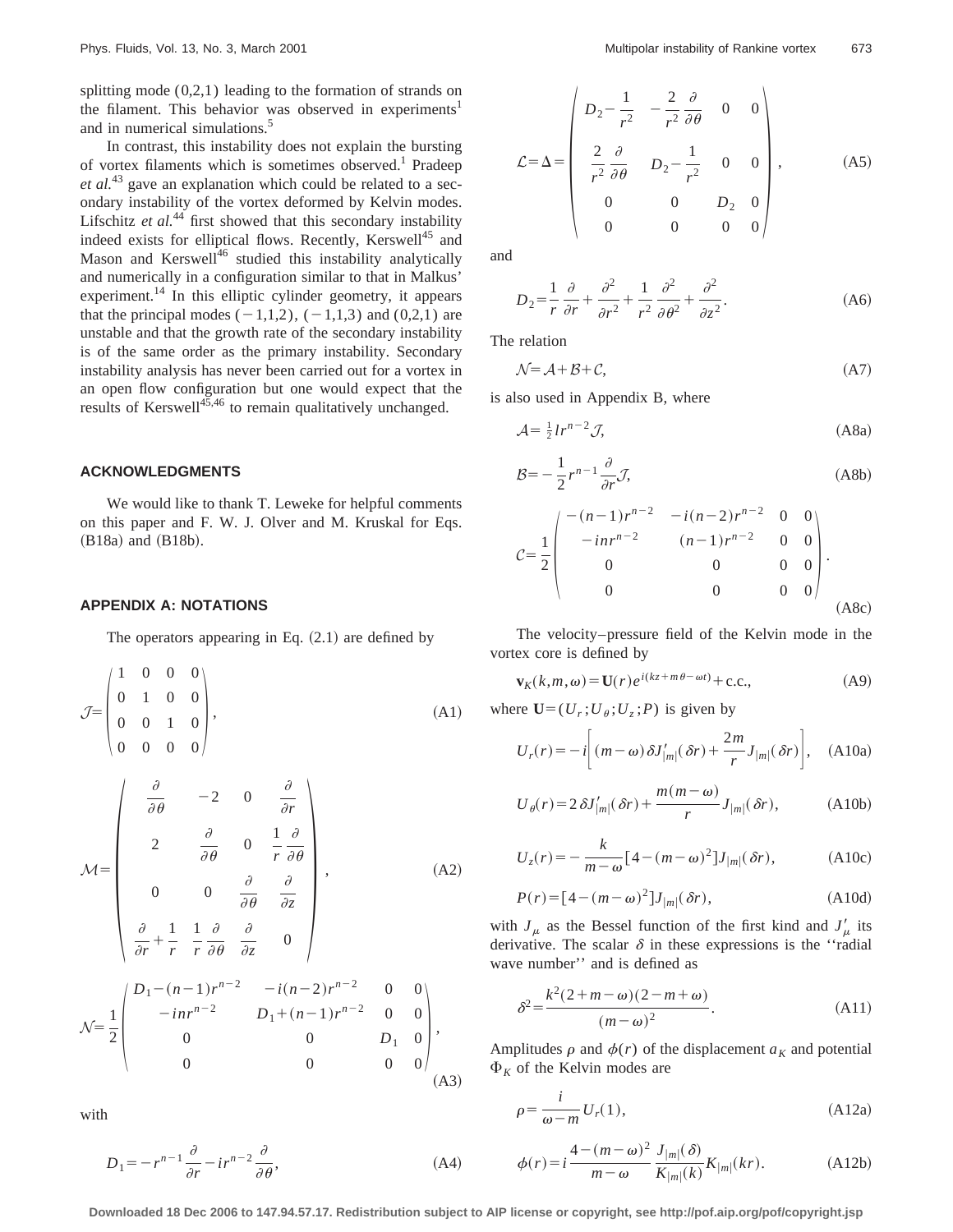$$
D(k,m,\omega) = (m-\omega)\delta J'_{|m|}(\delta) + 2mJ_{|m|}(\delta)
$$
  
+ 
$$
\frac{4-(m-\omega)^2}{m-\omega}\frac{K'_{|m|}(k)}{K_{|m|}(k)}kJ_{|m|}(\delta), \qquad (A13)
$$

where  $K_{\mu}$  is a modified Bessel function and  $K'_{\mu}$  its derivative.

#### **APPENDIX B: INVISCID ASYMPTOTICS ANALYSIS**

In this appendix the inviscid growth rate of the resonant Kelvin mode combination is obtained by an asymptotic analysis in the limit of large axial wave number *k* and in the limit of large azimuthal wave number *m*. Our goal is first to calculate the limit values observed in Figs. 6 and 10, and then to check that they are in agreement with the local short wavelength analysis.<sup>29</sup> For this purpose, asymptotic expressions for the Kelvin modes are used to evaluate the various coefficients of the expression Eq.  $(3.1)$  of the inviscid growth rate  $\sigma_i$ .

### **1. Large k analysis**

In this part, the azimuthal wave number *m* of the Kelvin mode is  $O(1)$ ; the limit  $m \rightarrow \infty$  will be analyzed in the next section. A simple expression for the Kelvin mode may be obtained by using asymptotic estimates for the Bessel functions  $J_{\mu}$ ,  $K_{\mu}$  and their derivatives:

$$
J_m(x) \sim \sqrt{\frac{2}{\pi x}} c_m(x)
$$
 as  $x \to \infty$ , (B1a)

$$
J'_m(x) \sim -\sqrt{\frac{2}{\pi x}} s_m(x) \text{ as } x \to \infty,
$$
 (B1b)

$$
K_m(x) \sim \sqrt{\frac{\pi}{2x}} e^{-x} \text{ as } x \to \infty,
$$
 (B1c)

where

$$
c_m(x) = \cos\left(x - (2m+1)\frac{\pi}{4}\right),\tag{B2a}
$$

$$
s_m(x) = \sin\left(x - (2m+1)\frac{\pi}{4}\right).
$$
 (B2b)

In particular, this gives, when  $\delta \rightarrow \infty$  and  $\omega \neq m$  in the dispersion relation  $(A13)$ ,

$$
\delta \sim l\pi + (2m+1)\frac{\pi}{4} - \arctan\frac{(16-n^2)k}{n^2\delta},
$$
 (B3)

where *l* is a large integer which labels the branches. Note that *l* is directly related to the branch label *i* introduced in Sec. III by a relation of the form:  $l-i=f(m)$ . As also noticed in that section, one expects the largest growth rate to be obtained for the resonant Kelvin mode of same label *i*. It is then natural to assume that the radial wave numbers  $\delta_1$  and  $\delta_2$  of the two resonant Kelvin modes  $\mathbf{v}_K(k,m_1,\omega)$  and  $\mathbf{v}_K(k,m_2,\omega)$  are of the same order. This leads to

$$
\omega \sim (m_1 + m_2)/2, \tag{B4a}
$$

$$
\frac{\delta}{k} \sim \frac{\sqrt{16 - n^2}}{n}.
$$
 (B4b)

This expression, in addition to Eqs.  $(B1a)–(B1c)$ , allows one to estimate the scalar products appearing in Eq.  $(3.1)$ . Upon writing  $\mathcal{N}_{2|1} = \mathcal{A}_{2|1} + \mathcal{B}_{2|1} + \mathcal{C}_{2|1}$  with the definition Eqs.  $(A8a)$ – $(A8c)$  for  $\mathcal{A}, \mathcal{B}$  and  $\mathcal{C},$  we get, after a careful estimation of each term,

$$
I_1 \sim I_2 \sim \frac{8 - n^2}{4 \pi} \delta_1 s_{m_1}(\delta_1) s_{m_2}(\delta_2),
$$
 (B5a)

$$
J_1 \sim J_2 \ll \delta_1,\tag{B5b}
$$

$$
\mathcal{J}_{1|1} \sim \mathcal{J}_{2|2} \sim \frac{8}{\pi} \delta_1, \tag{B5c}
$$

$$
A_{2|1} \sim -\overline{A}_{1|2} \ll \delta_1, \tag{B5d}
$$

$$
\mathcal{B}_{2|1} \sim \overline{\mathcal{B}}_{1|2} \sim I_1. \tag{B5e}
$$

The last term  $C_{2|1}$  has two different expressions for *n*  $=$  2 and  $n=3$ :

$$
\mathcal{C}_{2|1} \sim \overline{\mathcal{C}}_{1|2} \sim \frac{9}{2\pi} \int_0^{\delta_1} \cos\left(\frac{\delta_1 - \delta_2}{\delta_1} x\right) dx
$$
  
\n
$$
\sim \begin{vmatrix} \frac{9}{2\pi} \delta_1 & \text{if } \delta_1 = \delta_2 \\ o(\delta_1) & \text{if } \delta_1 \neq \delta_2 \end{vmatrix}, \text{ for } n = 2, \quad \text{(B6a)}
$$
  
\n
$$
\mathcal{C}_{2|1} \sim \overline{\mathcal{C}}_{1|2} \sim \frac{49}{4\pi \delta_1} \int_0^{\delta_1} x \cos\left(\frac{\delta_1 - \delta_2}{\delta_1} x + \frac{3\pi}{2}\right) dx
$$
  
\n
$$
\sim \frac{49}{4\pi} \delta_1 \frac{\sin(\delta_1 - \delta_2)}{(\delta_1 - \delta_2)^2}, \text{ for } n = 3. \quad \text{(B6b)}
$$

The expression Eq.  $(3.1)$  then reduces to

$$
\sigma_i \sim \frac{|\mathcal{C}_{2|1}|}{\mathcal{J}_{1|1}} \varepsilon. \tag{B7}
$$

This gives

$$
\sigma_i \sim \begin{vmatrix} \frac{9}{16} \varepsilon & \text{if } \delta_1 = \delta_2 \\ o(\varepsilon) & \text{if } \delta_1 \neq \delta_2 \end{vmatrix}
$$
 for  $n = 2$ , (B8a)

$$
\sigma_i \sim \frac{49\varepsilon}{32(\delta_1 - \delta_2)^2} \quad \text{for } n = 3.
$$
 (B8b)

Besides, for  $n=3$ , using expression Eq. (B3),  $\delta_1 - \delta_2 = (l_1)$  $-l_2$ ) $\pi$  (3 $\pi$ /2), which implies that the maximum  $\sigma$ <sub>*i*(max)</sub>  $=49\varepsilon/(8\pi^2)$   $\approx$  0.62 $\varepsilon$  is attained for  $|\delta_1-\delta_2|=\pi/2$ .

### **2. Large <sup>m</sup> analysis**

In the limit of large *m*, the modified Bessel function  $K_{|m|}$ satisfies  $1/2$ 

$$
\frac{K'_{|m|}(k)}{K_{|m|}(k)} \sim -\frac{|m|}{k} \left(1 + \frac{k^2}{m^2}\right)^{1/2}.
$$
 (B9)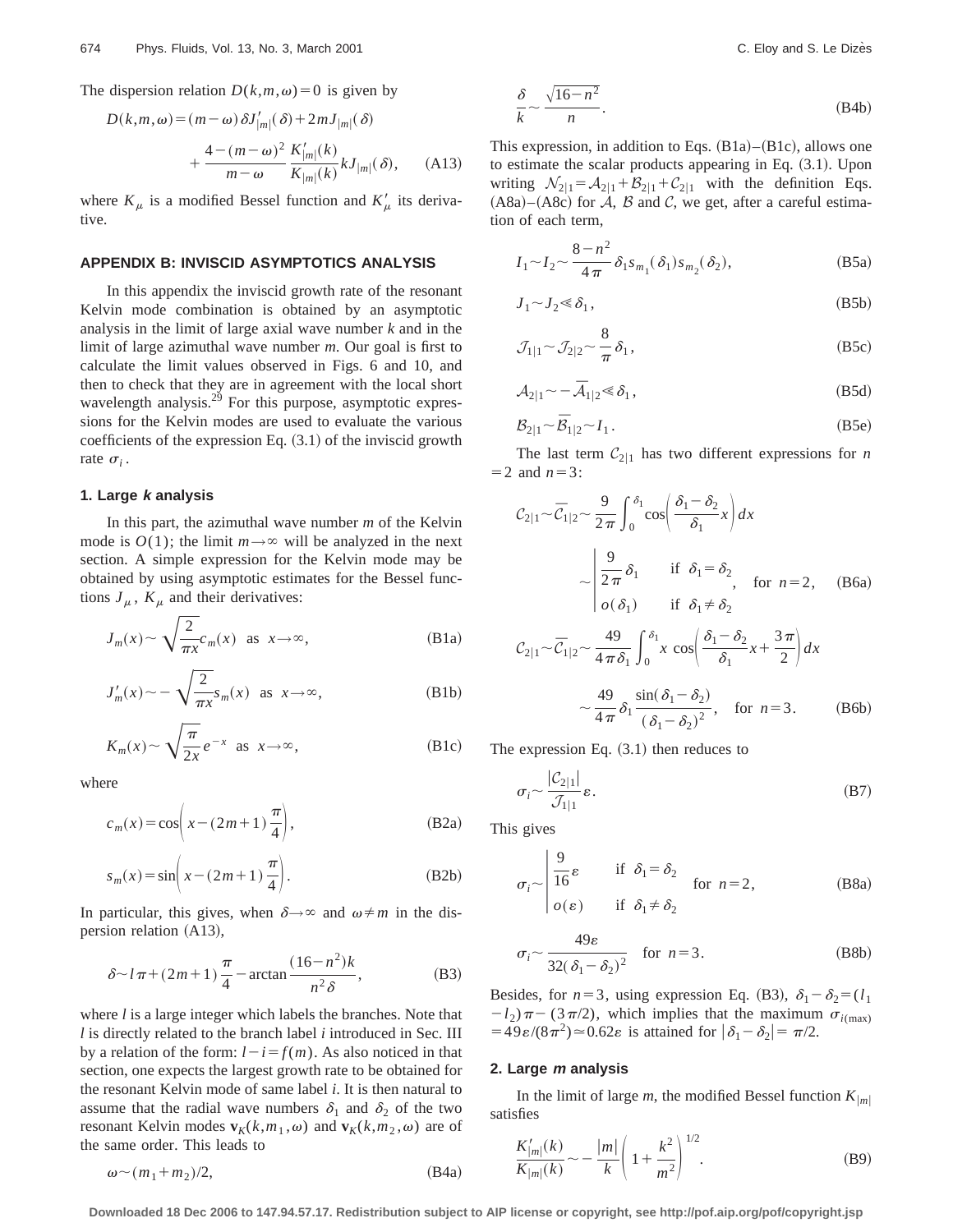Therefore, the dispersion relation Eq.  $(A13)$  reduces to

$$
-(\omega - m)^2 \delta J'_{|m|}(\delta) + \left[ 2l(\omega - m) + |m|(4 - (\omega - m)^2) \times \left( 1 + \frac{k^2}{m^2} \right)^{1/2} \right] J_{|m|}(\delta) = 0.
$$
 (B10)

# **a. First case**  $(\delta_1 \sim \delta_2 \sim m_1)$

If  $\delta \sim m$ , the Bessel function satisfies  $J'_{|m|}(\delta) \ll J_{|m|}(\delta)$ and the dispersion relation is simplified. This corresponds to the branches of the dispersion relation for which  $\omega = m$  in  $k=0$  (see Fig. 3). The case which involves the particular branch leaving from  $\omega = m-1$  is treated below. The adequate asymptotic expression for the Bessel function  $[see]$ formula  $(9.3.23)$  of Abramowitz and Stegun's book<sup>47</sup> is

$$
J_{l}(m+\xi m^{1/3}) \sim \frac{2^{1/3}}{m^{1/3}}Ai(-2^{1/3}\xi)[1+O(m^{-2/3})]
$$
  
+
$$
\frac{2^{2/3}}{m}Ai'(-2^{1/3}\xi)\bigg[\frac{3}{10}z^{2}+O(m^{-2/3})\bigg],
$$
(B11)

as  $m \rightarrow \infty$  with fixed  $\xi$  and where Ai is the Airy function. The condition of resonance Eq.  $(2.6)$  of two Kelvin modes for  $n=2$  and  $n=3$  implies that at leading order

$$
\omega \sim \frac{m_1 + m_2}{2},\tag{B12a}
$$

$$
k \sim \frac{\sqrt{16 - n^2}}{n} m_1.
$$
 (B12b)

Inserting Eqs.  $(B12a)$ ,  $(B12b)$  in the dispersion relation Eq.  $(B10)$  also gives

$$
\delta_1 \sim m_1 - \frac{a_1}{2^{1/3}} m_1^{1/3} + \frac{n^2}{4\sqrt{16 - n^2} + 4n},
$$
 (B13a)

$$
\delta_2 \sim m_2 - \frac{a_2}{2^{1/3}} m_2^{1/3} + \frac{n^2}{4\sqrt{16 - n^2} - 4n},
$$
 (B13b)

where  $a_1$ ,  $a_2$  are  $O(1)$  zeroes of the Airy function.

Here the branches are labeled by the zeroes of the Airy function. Let us first consider the case  $a_1 = a_2$ . In that case, the scalar products appearing in Eq.  $(3.1)$  reduce to

 $\mathcal{J}_{1|1} \sim 8Z_1$ , (B14a)

$$
\mathcal{J}_{2|2} \sim 8Z_2, \tag{B14b}
$$

$$
J_1 \sim J_2 \ll m^{2/3},\tag{B14c}
$$

$$
I_1 \sim -\left(\frac{7}{8} - \frac{63\sqrt{7}}{32}\right)\sqrt{Z_1 Z_2},
$$
 (B14d)

$$
I_2 \sim -\left(\frac{7}{8} + \frac{63\sqrt{7}}{32}\right)\sqrt{Z_1 Z_2},
$$
 (B14e)

$$
A_{2|1} \sim -\overline{A}_{1|2} \sim -\frac{63\sqrt{7}}{32}\sqrt{Z_1 Z_2},
$$
 (B14f)

$$
B_{2|1} \sim \overline{B}_{1|2} \sim -\frac{7}{8} \sqrt{Z_1 Z_2},
$$
 (B14g)

$$
C_{2|1} \sim \overline{C}_{1|2} \sim -\frac{49}{4} \sqrt{Z_1 Z_2},
$$
 (B14h)

where

$$
Z_1 = 2^{1/3} m^{2/3} \text{ Ai}'^2(a_1), \tag{B15a}
$$

$$
Z_2 = 2^{1/3} m^{2/3} \text{ Ai}'^2(a_2), \tag{B15b}
$$

and  $\mathcal{N} = \mathcal{A} + \mathcal{B} + \mathcal{C}$ . This leads to

$$
\sigma_i \sim \frac{49}{32} \varepsilon, \quad \text{for } n = 3. \tag{B16}
$$

A similar calculation yields

$$
\sigma_i \sim \frac{9}{16} \varepsilon, \quad \text{for } n = 2. \tag{B17}
$$

When  $a_1 \neq a_2$ , the inviscid growth rate of the resonant Kelvin mode is smaller. An upper bound is obtained using the following relations (valid only for  $a_1 \neq a_2$ ):

$$
\int_0^\infty A i(x + a_1) A i(x + a_2) dx = 0,
$$
 (B18a)

$$
\int_0^\infty Ai''(x+a_1)Ai'(x+a_2)dx
$$
  
=  $\left(\frac{a_1}{a_2-a_1} + \frac{6}{(a_2-a_1)^3}\right) Ai'(a_1)Ai'(a_2).$  (B18b)

Relation Eq. (B18a) yields

$$
C_{2|1} \sim \overline{C}_{1|2} \ll m^{2/3}.
$$
 (B19)

Equations  $(B14a)$ – $(B14e)$  are still valid, so that, using identity Eq.  $(B18b)$ ,

$$
(\bar{\mathcal{B}}_{1|2} - I_1)(\mathcal{B}_{2|1} - I_2) < \left(\frac{91}{24} 2^{1/3} m^{2/3} \text{ Ai}'(a_1) \text{Ai}'(a_2)\right)^2.
$$
\n(B20)

It immediately follows that

$$
\sigma_i < \frac{91}{192} \varepsilon. \tag{B21}
$$

Then, for these modes, the inviscid growth rate is roughly three times smaller than the maximum growth rate. Case  $a_1 = a_2$ , which maximizes the growth rate, corresponds to the branch crossing points  $i=j+1$  where *i* and *j* are the branch label for  $m_1$  and  $m_2$ , respectively.

### *b.* **Second case**  $(\delta_2 \sim Zm_2$  **with**  $Z \neq 1)$

This second case corresponds to the crossing points of the particular branch of the dispersion relation for  $m_2$  and the regular branches for  $m_1$ . In particular, it corresponds to